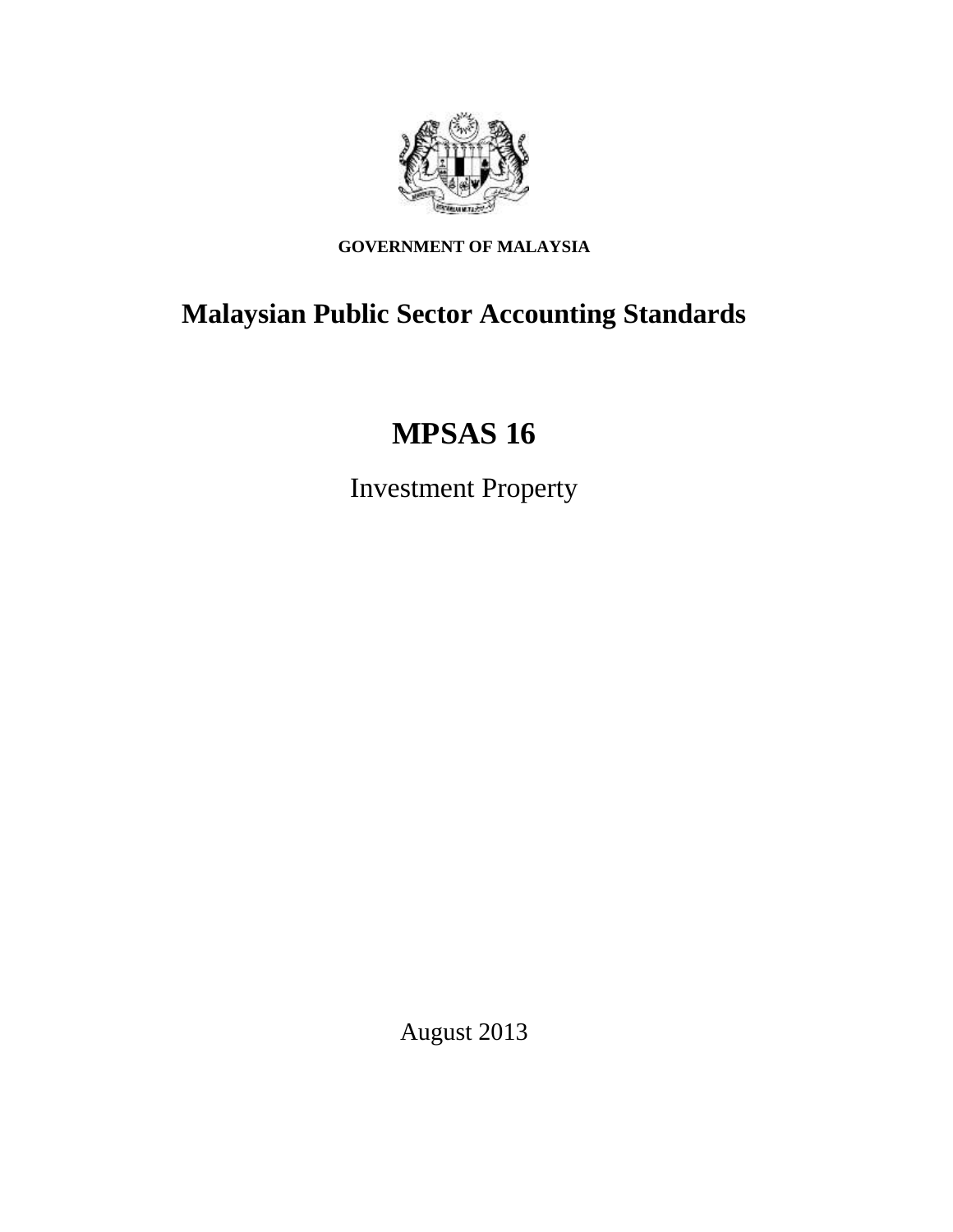## **MPSAS 16 – INVESTMENT PROPERTY**

#### **Acknowledgment**

The Malaysian Public Sector Accounting Standard (MPSAS) is based on International Public Sector Accounting Standard (IPSAS) 16, *Investment Property* from the *Handbook of International Public Sector Accounting Pronouncements* of the International Public Sector Accounting Standards Board, published by the International Federation of Accountants (IFAC) in June 2013 and is used with permission of IFAC.

*Handbook of International Public Sector Accounting Pronouncements* © 2013 by the International Federation of Accountants (IFAC). All rights reserved.

Issued by: Accountant General's Department No. 1, Persiaran Perdana Kompleks Kementerian Kewangan Presint 2, Pusat Pentadbiran Kerajaan Persekutuan 62594 Putrajaya

Tel : 03-88821000 Faks : 03-88891765 Web: http://www.anm.gov.my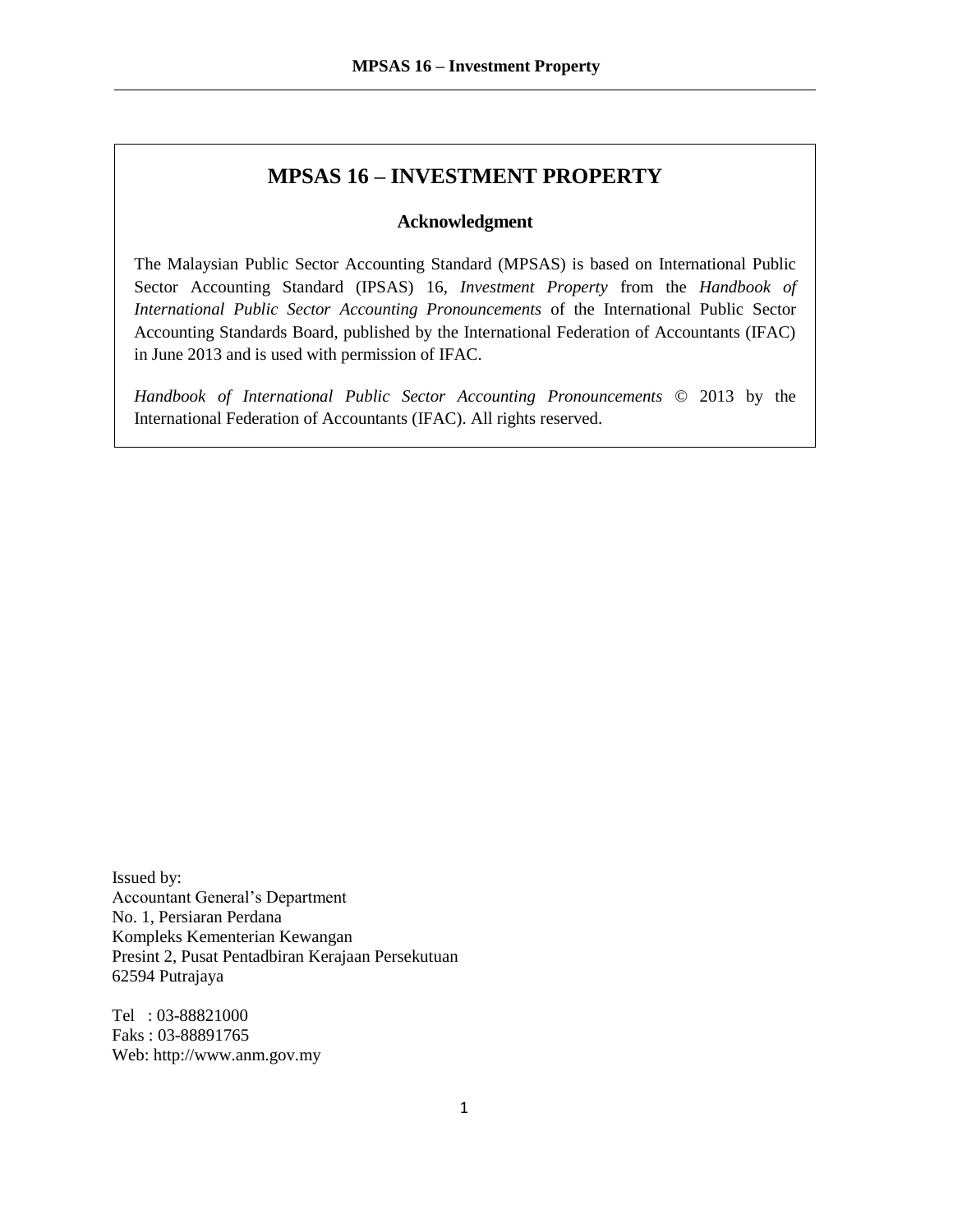# **MPSAS 16 - INVESTMENT PROPERTY**

## **CONTENTS**

|                                   | Paragraph |
|-----------------------------------|-----------|
|                                   | 1         |
|                                   | $2 - 6$   |
|                                   | 7-19      |
|                                   | 8         |
|                                   | 9-19      |
|                                   | 20-25     |
|                                   | 26-38     |
|                                   | 39-65     |
|                                   | 39-41     |
|                                   | $42 - 64$ |
|                                   | 62-64     |
|                                   | 65        |
|                                   | 66-76     |
|                                   | 77-84     |
|                                   | 85-90     |
|                                   | 85-90     |
|                                   | 87-89     |
|                                   | 90        |
|                                   | 91-100    |
|                                   | 91-93     |
|                                   | 94-97     |
|                                   | 98-100    |
|                                   | 101-102   |
|                                   | 103       |
| <b>Illustrative Decision Tree</b> |           |
| Comparison with IPSAS 16          |           |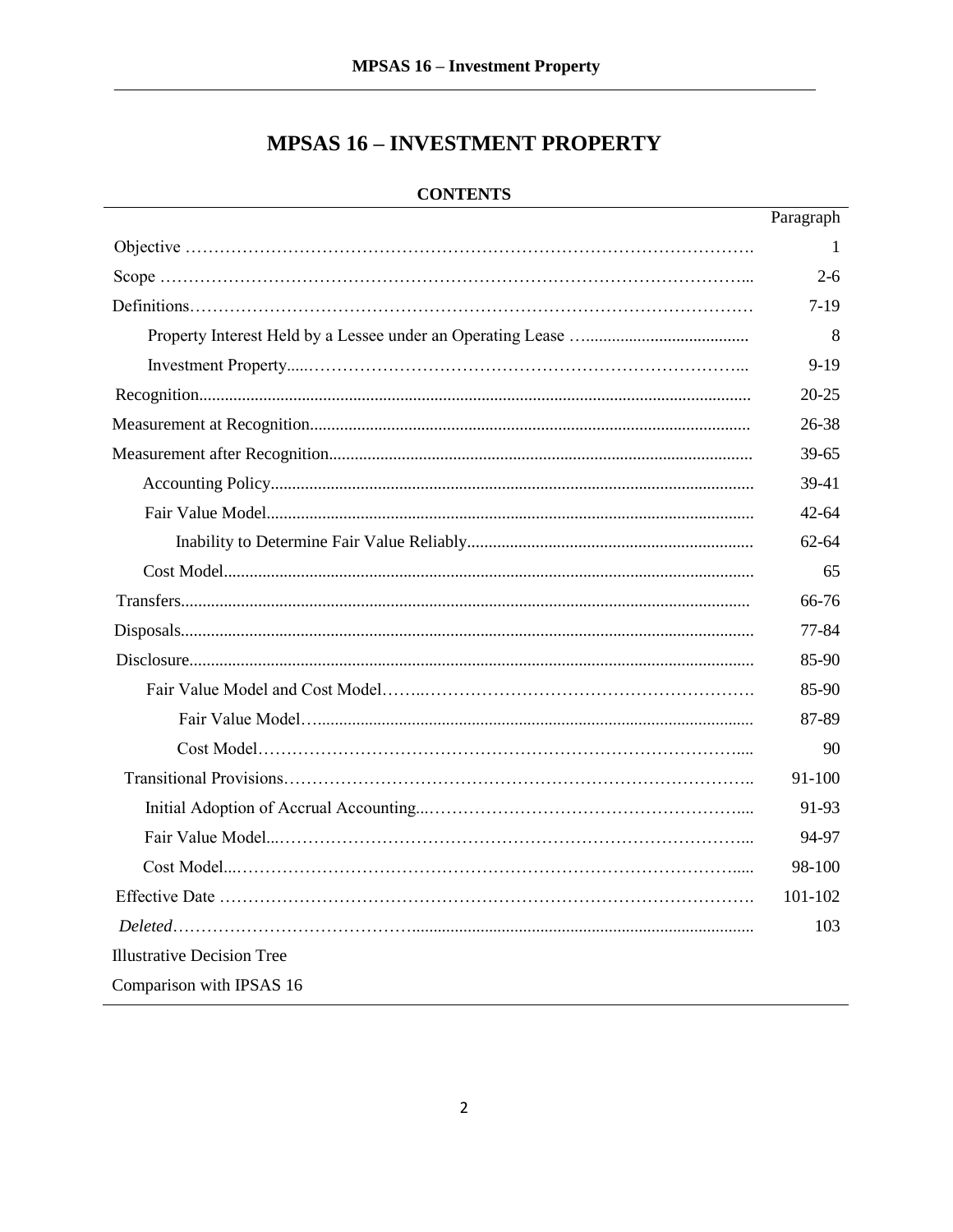Malaysian Public Sector Accounting Standard (MPSAS) 16, *Investment Property*, is set out in paragraphs 1-103. All the paragraphs have equal authority. MPSAS 16 should be read in the context of its objective, and the *Preface to International Public Sector Accounting Standards*. MPSAS 3, *Accounting Policies, Changes in Accounting Estimates and Errors,* provides a basis for selecting and applying accounting policies in the absence of explicit guidance.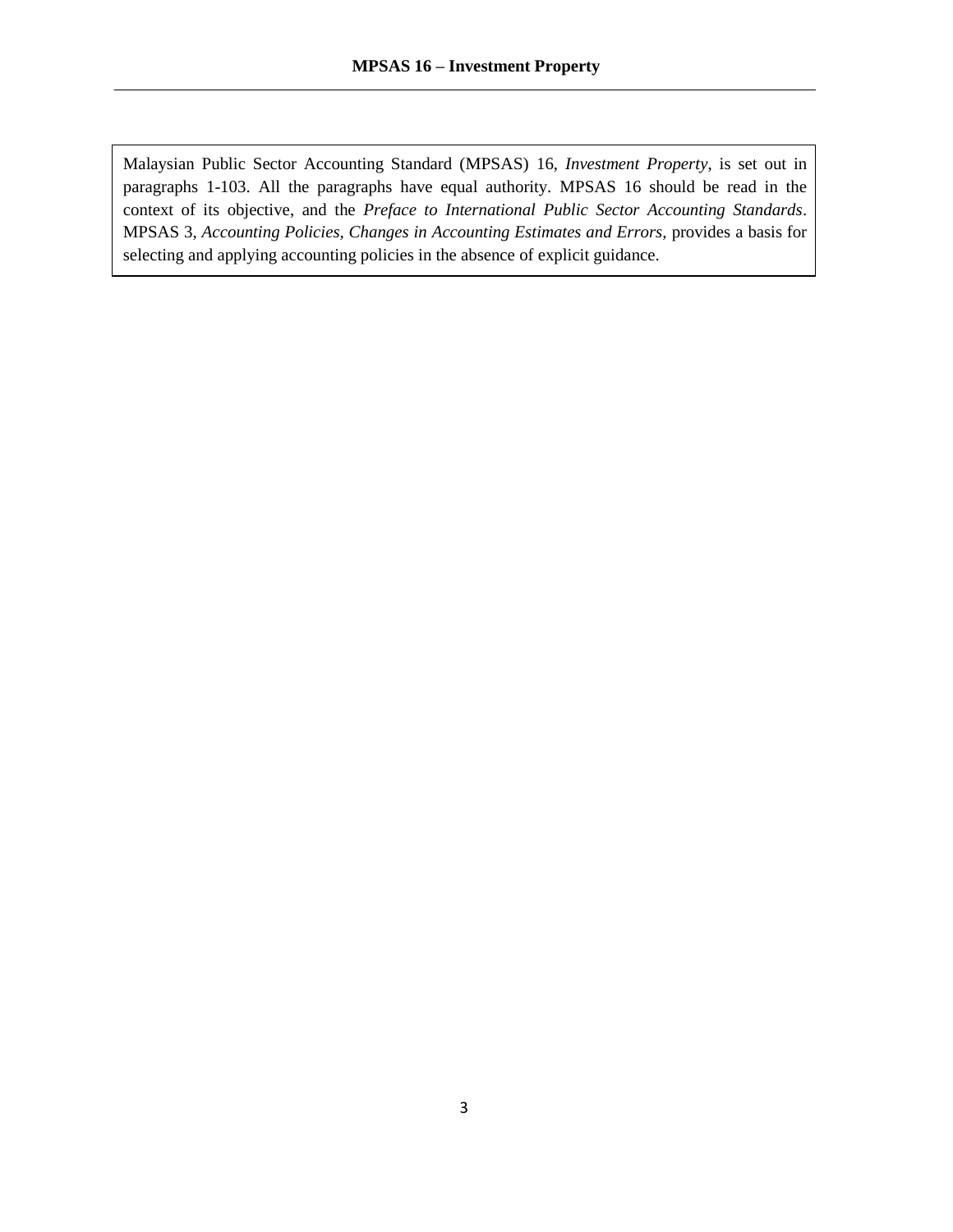## **Objective**

1. The objective of this Standard is to prescribe the accounting treatment for investment property and related disclosure requirements.

## **Scope**

- 2. **An entity that prepares and presents financial statements under the accrual basis of accounting shall apply this Standard in accounting for investment property.**
- 3. **This Standard applies to all public sector entities other than Government Business Enterprises (GBEs).**
- 4. The *Preface to Malaysian Public Sector Accounting Standards* issued by the Accountant General's Department explains that GBEs apply approved accounting standards issued by the Malaysian Accounting Standards Board (MASB). GBEs are defined in MPSAS 1, *Presentation of Financial Statements.*
- 5. This Standard applies to accounting for investment property, including:
	- (a) the measurement in a lessee's financial statements of investment property interests held under a lease accounted for as a finance lease, and to
	- (b) the measurement in a lessor's financial statements of investment property provided to a lessee under an operating lease.

This Standard does not deal with matters covered in MPSAS 13, *Leases*, including:

- (i) Classification of leases as finance leases or operating leases;
- (ii) Recognition of lease revenue from investment property (see also MPSAS 9, *Revenue from Exchange Transactions*);
- (iii) Measurement in a lessee's financial statements of property interests held under a lease accounted for as an operating lease;
- (iv) Measurement in a lessor's financial statements of its net investment in a finance lease;
- (v) Accounting for sale and leaseback transactions; and
- (vi) Disclosure about finance leases and operating leases

#### 6. This Standard does not apply to:

- (a) Biological assets related to agricultural activity (see MPSAS 27, *Agriculture*); and
- (b) Mineral rights and mineral reserves such as oil, natural gas, and similar nonregenerative resources.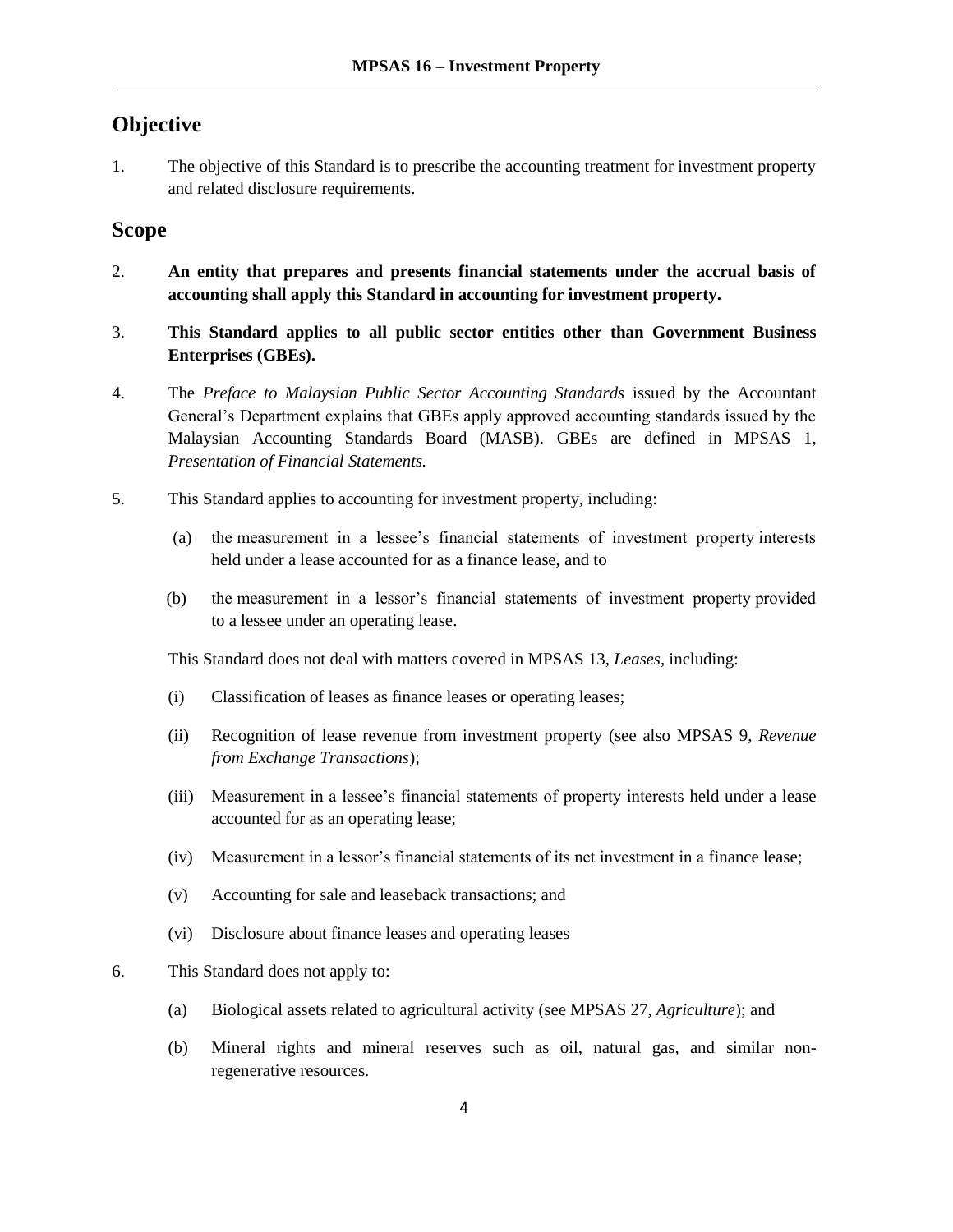## **Definitions**

7. **The following terms are used in this Standard with the meanings specified:**

**Carrying amount (for the purpose of this Standard) is the amount at which an asset is recognized in the statement of financial position.** 

**Cost is the amount of cash or cash equivalents paid or the fair value of other consideration given to acquire an asset at the time of its acquisition or construction.** 

**Investment property is property (land or a building - or part of a building - or both) held to earn rentals or for capital appreciation, or both, rather than for:** 

- (a) **Use in the production or supply of goods or services, or for administrative purposes; or**
- (b) **Sale in the ordinary course of operations.**

**Owner-occupied property is property held (by the owner or by the lessee under a finance lease) for use in the production or supply of goods or services, or for administrative purposes.** 

**Terms defined in other MPSASs are used in this Standard with the same meaning as in those Standards, and are reproduced in the** *Glossary of Defined Terms* **published separately.** 

**Property Interest Held by a Lessee under an Operating Lease** 

- 8. **A property interest that is held by a lessee under an operating lease may be classified and accounted for as investment property if, and only if:**
	- **(a) the property would otherwise meet the definition of an investment property, and**
	- **(b) the lessee uses the fair value model set out in paragraphs 42-64 for the asset recognized.**

**This classification alternative is available on a property-by-property basis. However, once this classification alternative is selected for one such property interest held under an operating lease, all property classified as investment property shall be accounted for using the fair value model. When this classification alternative is selected, any interest so classified is included in the disclosures required by paragraphs 85-89**.

#### **Investment Property**

9. There are a number of circumstances in which public sector entities may hold property to earn rental and for capital appreciation. For example, a public sector entity (other than a GBE) may be established to manage a government's property portfolio on a commercial basis. In this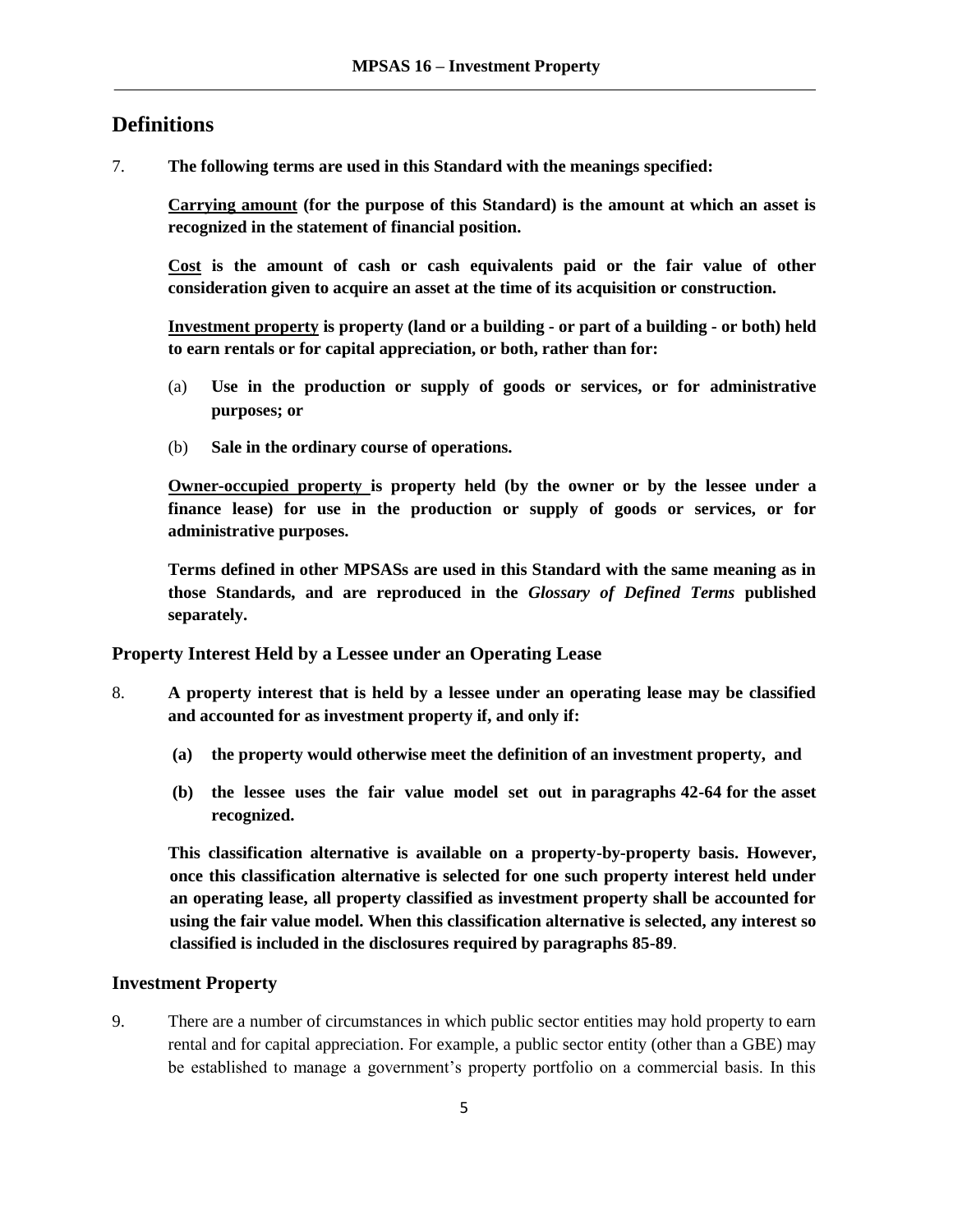case, the property held by the entity, other than property held for resale in the ordinary course of operations, meets the definition of an investment property. Other public sector entities may also hold property for rentals or capital appreciation, and use the cash generated to finance their other (service delivery) activities. For example, a university or local government may own a building for the purpose of leasing on a commercial basis to external parties to generate funds, rather than to produce or supply goods and services. This property would also meet the definition of investment property.

- 10. Investment property is held to earn rentals or for capital appreciation, or both. Therefore, investment property generates cash flows largely independently of the other assets held by an entity. This distinguishes investment property from other land or buildings controlled by public sector entities, including owner-occupied property. The production or supply of goods or services (or the use of property for administrative purposes) can also generate cash flows. For example, public sector entities may use a building to provide goods and services to recipients in return for full or partial cost recovery. However, the building is held to facilitate the production of goods and services, and the cash flows are attributable not only to the building, but also to other assets used in the production or supply process. MPSAS 17, *Property, Plant, and Equipment,* applies to owner-occupied property.
- 11. In some public sector jurisdictions, certain administrative arrangements exist such that an entity may control an asset that may be legally owned by another entity. For example, a government department may control and account for certain buildings that are legally owned by the State. In such circumstances, a reference to owner-occupied property means property occupied by the entity that recognizes the property in its financial statements.
- 12. The following are examples of investment property:
	- (a) Land held for long-term capital appreciation rather than for short-term sale in the ordinary course of operations. For example, land held by a hospital for capital appreciation that may be sold at a beneficial time in the future.
	- (b) Land held for a currently undetermined future use. (If an entity has not determined that it will use the land as owner-occupied property, including occupation to provide services such as those provided by national parks to current and future generations, or for short-term sale in the ordinary course of operations, the land is regarded as held for capital appreciation).
	- (c) A building owned by the entity (or held by the entity under a finance lease) and leased out under one or more operating leases on a commercial basis. For example, a university may own a building that it leases on a commercial basis to external parties.
	- (d) A building that is vacant but is held to be leased out under one or more operating leases on a commercial basis to external parties.
	- (e) Property that is being constructed or developed for future use as investment property.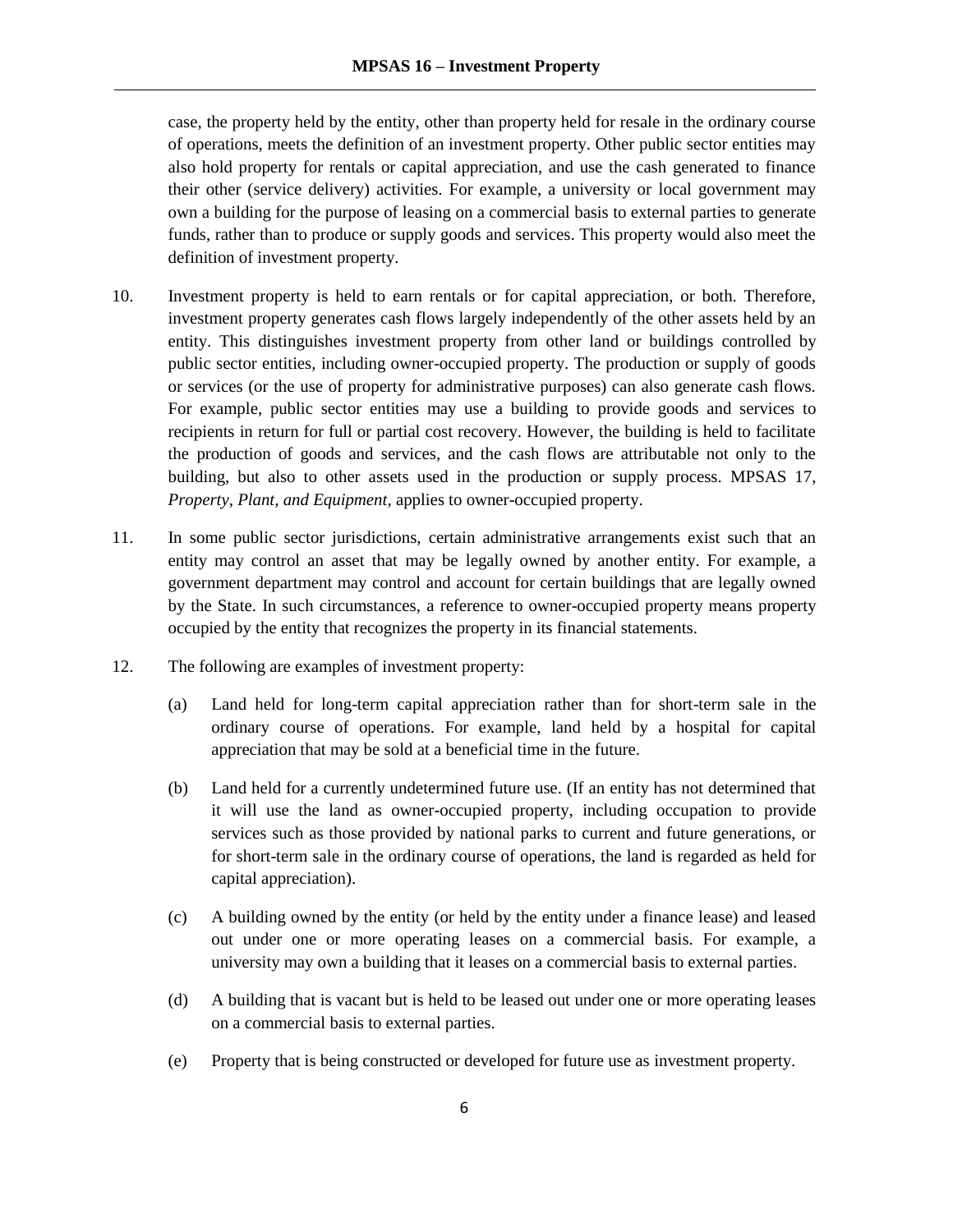- 13. The following are examples of items that are not investment property and are therefore outside the scope of this Standard:
	- (a) Property held for sale in the ordinary course of operations or in the process of construction or development for such sale (see MPSAS 12, *Inventories*). For example, a municipal government may routinely supplement rate income by buying and selling property, in which case property held exclusively with a view to subsequent disposal in the near future or for development for resale is classified as inventory. A housing department may routinely sell part of its housing stock in the ordinary course of its operations as a result of changing demographics, in which case any housing stock held for sale is classified as inventory.
	- (b) Property being constructed or developed on behalf of third parties. For example, a property and service department may enter into construction contracts with entities external to its government (see MPSAS 11, *Construction Contracts*).
	- (c) Owner-occupied property (see MPSAS 17), including (among other things) property held for future use as owner-occupied property, property held for future development and subsequent use as owner-occupied property, property occupied by employees such as housing for military personnel (whether or not the employees pay rent at market rates) and owner-occupied property awaiting disposal.
	- (d) [Deleted]
	- (e) Property that is leased to another entity under a finance lease.
	- (f) Property held to provide a social service and which also generates cash inflows. For example, a housing department may hold a large housing stock used to provide housing to low income families at below market rental. In this situation, the property is held to provide housing services rather than for rentals or capital appreciation and rental revenue generated is incidental to the purposes for which the property is held. Such property is not considered an "investment property" and would be accounted for in accordance with MPSAS 17.
	- (g) Property held for strategic purposes which would be accounted for in accordance with MPSAS 17.
- 14. In many jurisdictions, public sector entities will hold property to meet service delivery objectives rather than to earn rental or for capital appreciation. In such situations, the property will not meet the definition of investment property. However, where a public sector entity does hold property to earn rental or for capital appreciation, this Standard is applicable. In some cases, public sector entities hold some property that comprises:
	- (a) a portion that is held to earn rentals or for capital appreciation rather than to provide services, and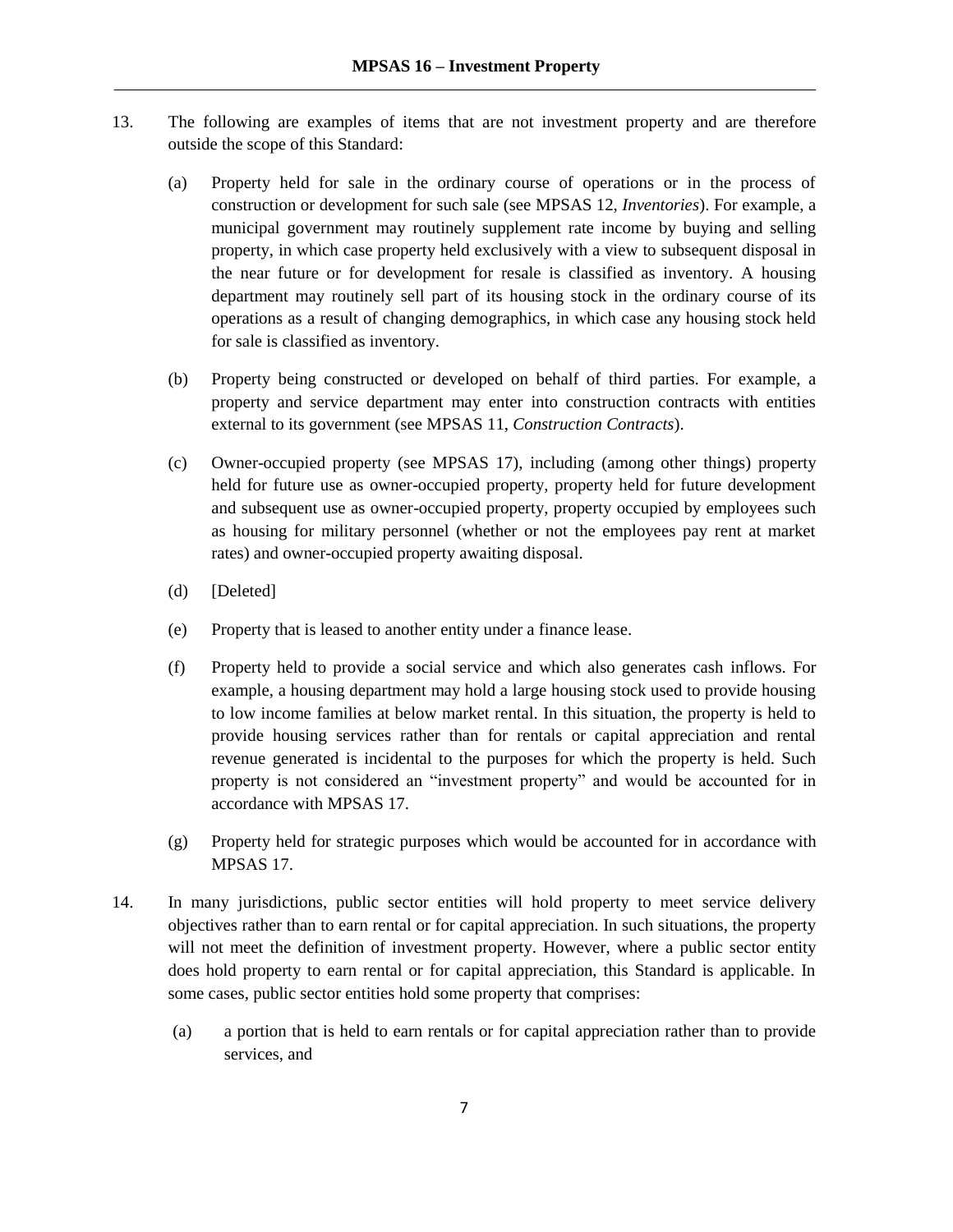(b) another portion that is held for use in the production or supply of goods or services or for administrative purposes.

For example, a hospital or a university may own a building, part of which is used for administrative purposes, and part of which is leased out as apartments on a commercial basis. If these portions could be sold separately (or leased out separately under a finance lease), an entity accounts for the portions separately. If the portions could not be sold separately, the property is investment property only if an insignificant portion is held for use in the production or supply of goods or services or for administrative purposes.

- 15. In some cases, an entity provides ancillary services to the occupants of a property it holds. An entity treats such a property as investment property if the services are insignificant to the arrangement as a whole. An example is when a government agency:
	- (a) owns an office building that is held exclusively for rental purposes and rented on a commercial basis, and
	- (b) also provides security and maintenance services to the lessees who occupy the building.
- 16. In other cases, the services provided are significant. For example, a government may own a hotel or hostel that it manages through its general property management agency. The services provided to guests are significant to the arrangement as a whole. Therefore, an ownermanaged hotel or hostel is owner-occupied property, rather than investment property.
- 17. It may be difficult to determine whether ancillary services are so significant that a property does not qualify as investment property. For example, a government or government agency that is the owner of a hotel may transfer some responsibilities to third parties under a management contract. The terms of such management contracts vary widely. At one end of the spectrum, the government's or government agency's position may, in substance, be that of a passive investor. At the other end of the spectrum, the government or government agency may simply have outsourced day-to-day functions, while retaining significant exposure to variation in the cash flows generated by the operations of the hotel.
- 18. Judgment is needed to determine whether a property qualifies as investment property. An entity develops criteria so that it can exercise that judgment consistently in accordance with the definition of investment property, and with the related guidance in paragraphs 9-17. Paragraph 86(c) requires an entity to disclose these criteria when classification is difficult.
- 19. In some cases, an entity owns property that is leased to, and occupied by, its controlling entity or another controlled entity. The property does not qualify as investment property in consolidated financial statements, because the property is owner-occupied from the perspective of the economic entity. However, from the perspective of the entity that owns it, the property is investment property if it meets the definition in paragraph 7. Therefore, the lessor treats the property as investment property in its individual financial statements. This situation may arise where a government establishes a property management entity to manage government office buildings. The buildings are then leased out to other government entities on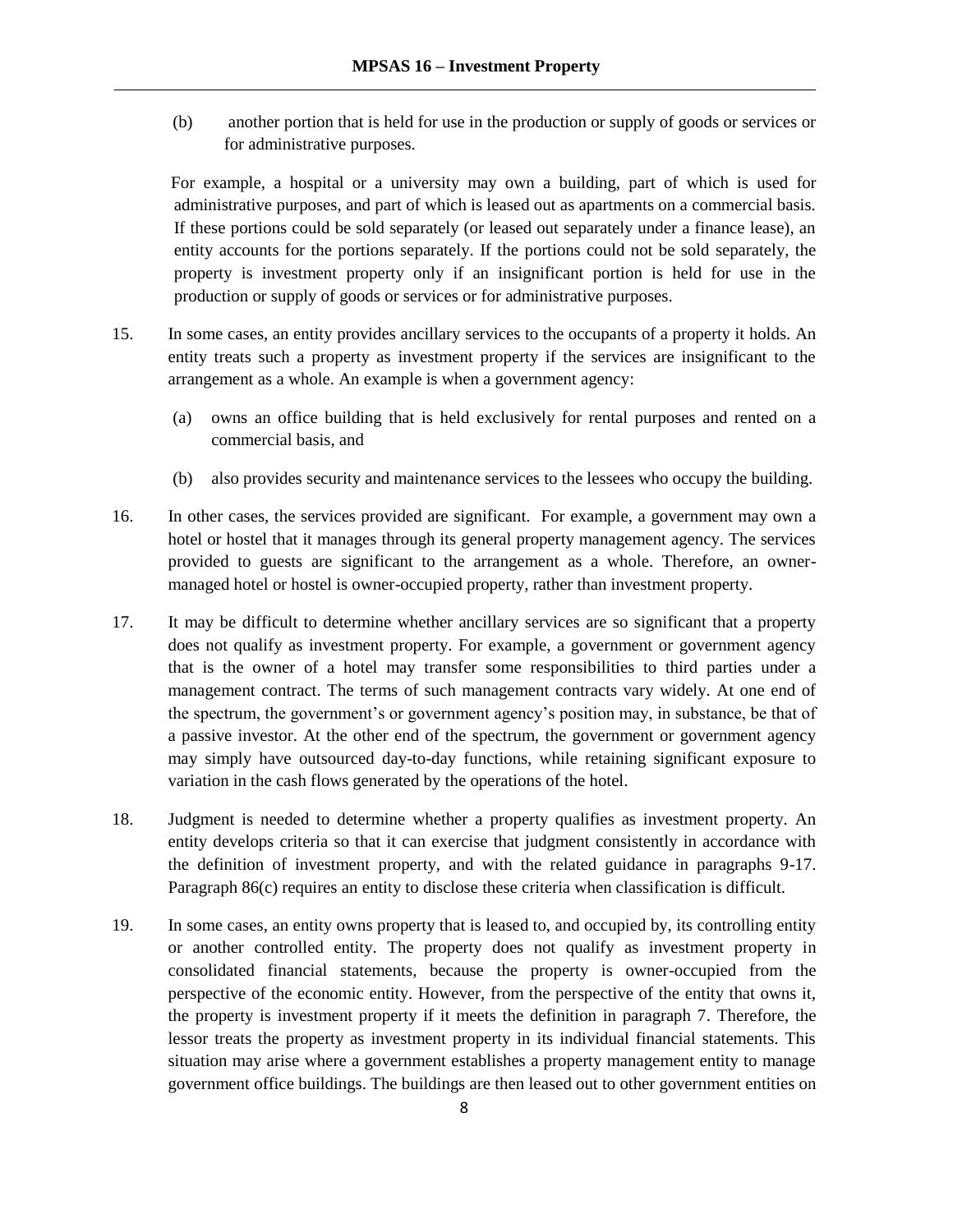a commercial basis. In the financial statements of the property management entity, the property would be accounted for as investment property. However, in the consolidated financial statements of the government, the property would be accounted for as property, plant, and equipment in accordance with MPSAS 17.

## **Recognition**

- 20. **Investment property shall be recognized as an asset when, and only when:**
	- (a) **It is probable that the future economic benefits or service potential that are associated with the investment property will flow to the entity; and**
	- (b) **The cost or fair value of the investment property can be measured reliably**.
- 21. In determining whether an item satisfies the first criterion for recognition, an entity needs to assess the degree of certainty attaching to the flow of future economic benefits or service potential on the basis of the available evidence at the time of initial recognition. Existence of sufficient certainty that the future economic benefits or service potential will flow to the entity necessitates an assurance that the entity will receive the rewards attaching to the asset, and will undertake the associated risks. This assurance is usually only available when the risks and rewards have passed to the entity. Before this occurs, the transaction to acquire the asset can usually be cancelled without significant penalty and, therefore, the asset is not recognized.
- 22. The second criterion for recognition is usually readily satisfied because the exchange transaction evidencing the purchase of the asset identifies its cost. As specified in paragraph 27 of this Standard, under certain circumstances an investment property may be acquired at no cost or for a nominal cost. In such cases, cost is the investment property's fair value as at the date of acquisition.
- 23. An entity evaluates under this recognition principle all its investment property costs at the time they are incurred. These costs include costs incurred initially to acquire an investment property, and costs incurred subsequently to add to, replace part of, or service a property.
- 24. Under the recognition principle in paragraph 20, an entity does not recognize in the carrying amount of an investment property the costs of the day-to-day servicing of such a property. Rather, these costs are recognized in surplus or deficit as incurred. Costs of day-to-day servicing are primarily the costs of labor and consumables, and may include the cost of minor parts. The purpose of these expenditures is often described as for the repairs and maintenance of the property.
- 25. Parts of investment property may have been acquired through replacement. For example, the interior walls may be replacements of original walls. Under the recognition principle, an entity recognizes in the carrying amount of an investment property the cost of replacing part of an existing investment property at the time that cost is incurred if the recognition criteria are met. The carrying amount of those parts that are replaced is derecognized in accordance with the derecognition provisions of this Standard.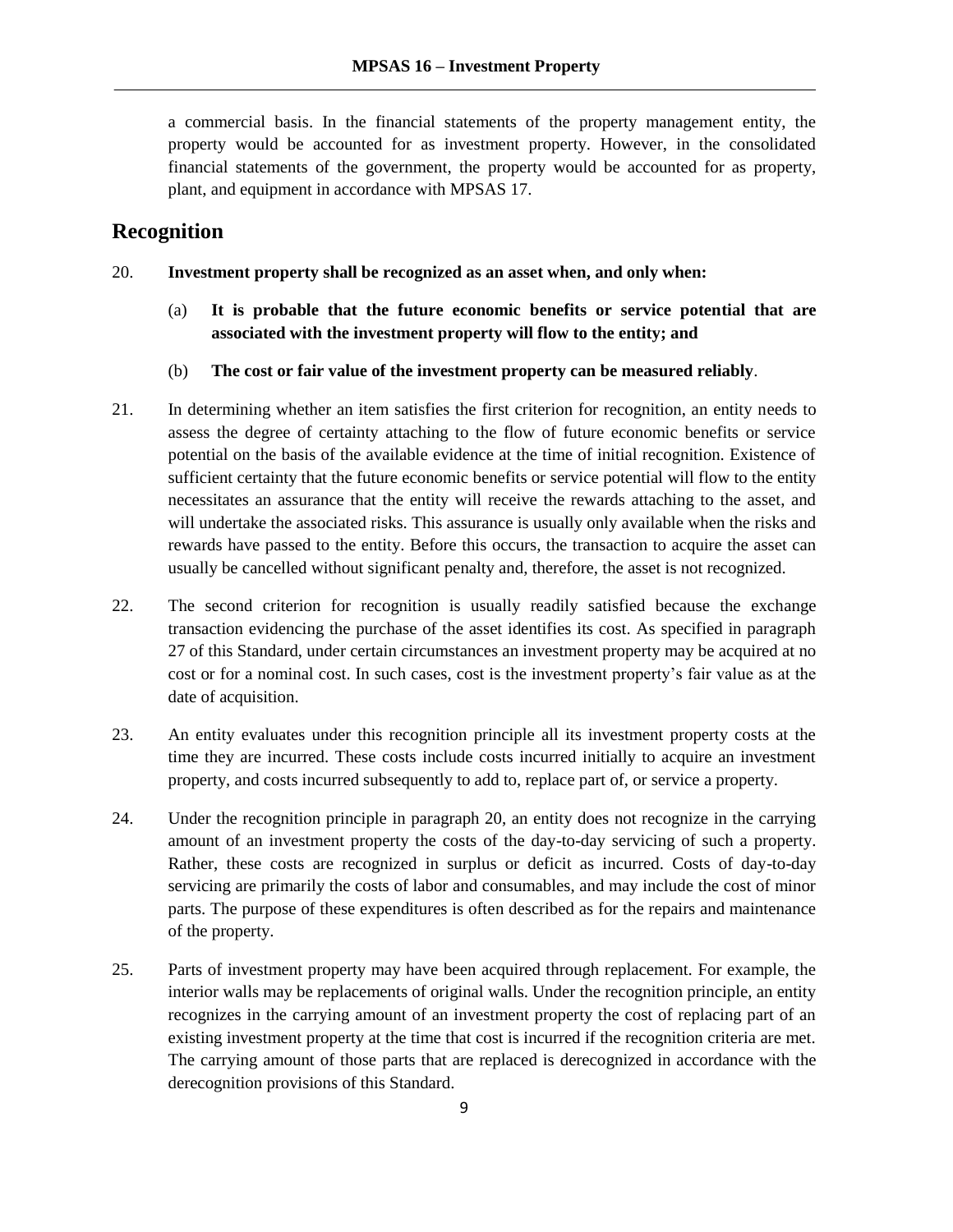## **Measurement at Recognition**

- 26. **Investment property shall be measured initially at its cost (transaction costs shall be included in this initial measurement).**
- 27. **Where an investment property is acquired through a non-exchange transaction, its cost shall be measured at its fair value as at the date of acquisition.**
- 28. The cost of a purchased investment property comprises its purchase price and any directly attributable expenditure. Directly attributable expenditure includes, for example, professional fees for legal services, property transfer taxes, and other transaction costs.
- 29. [Deleted]
- 30. The cost of investment property is not increased by:
	- (a) Start-up costs (unless they are necessary to bring the property to the condition necessary for it to be capable of operating in the manner intended by management);
	- (b) Operating losses incurred before the investment property achieves the planned level of occupancy; or
	- (c) Abnormal amounts of wasted material, labor or other resources incurred in constructing or developing the property.
- 31. If payment for investment property is deferred, its cost is the cash price equivalent. The difference between this amount and the total payments is recognized as interest expense over the period of credit.
- 32. An investment property may be acquired through a non-exchange transaction. For example, a national government may transfer at no charge a surplus office building to a local government entity, which then lets it out at market rent. An investment property may also be acquired though a non-exchange transaction by the exercise of powers of sequestration. In these circumstances, the cost of the property is its fair value as at the date it is acquired.
- 33. Where an entity initially recognizes its investment property at fair value in accordance with paragraph 27, the fair value is the cost of the property. The entity shall decide, subsequent to initial recognition, to adopt either the fair value model (paragraphs 42-64) or the cost model (paragraph 65).
- 34. **The initial cost of a property interest held under a lease and classified as an investment property shall be as prescribed for a finance lease by paragraph 28 of MPSAS 13, i.e., the asset shall be recognized at the lower of the fair value of the property and the present value of the minimum lease payments. An equivalent amount shall be recognized as a liability in accordance with that same paragraph.**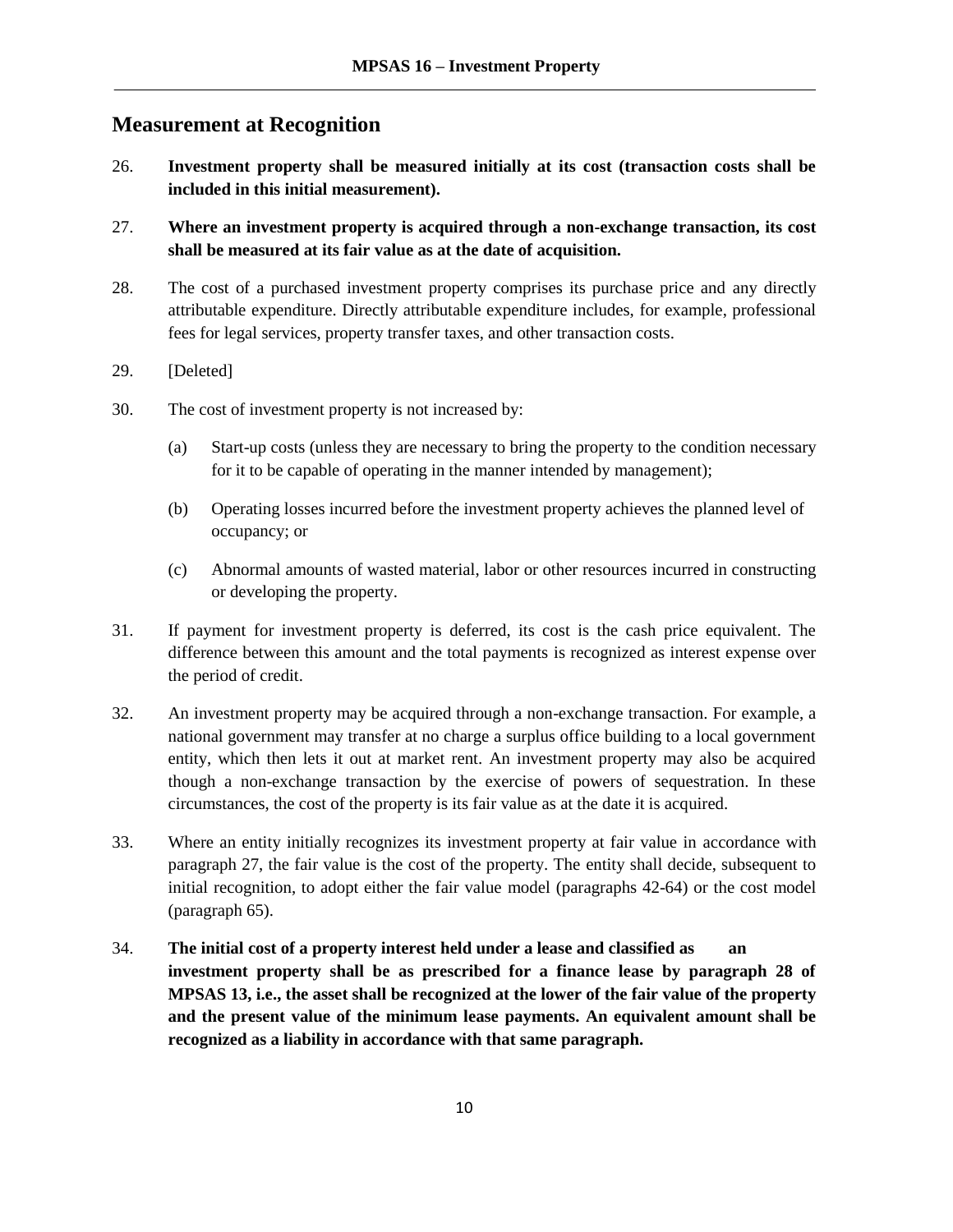- 35. Any premium paid for a lease is treated as part of the minimum lease payments for this purpose, and is therefore included in the cost of the asset, but is excluded from the liability. If a property interest held under a lease is classified as investment property, the item accounted for at fair value is that interest and not the underlying property. Guidance on determining the fair value of a property interest is set out for the fair value model in paragraphs 42-61. That guidance is also relevant to the determination of fair value when that value is used as cost for initial recognition purposes.
- 36. One or more investment properties may be acquired in exchange for a non-monetary asset or assets, or a combination of monetary and non-monetary assets. The following discussion refers to an exchange of one non-monetary asset for another, but it also applies to all exchanges described in the preceding sentence. The cost of such an investment property is measured at fair value unless:
	- (a) the exchange transaction lacks commercial substance or
	- (b) the fair value of neither the asset received nor the asset given up is reliably measurable.

The acquired asset is measured in this way even if an entity cannot immediately derecognize the asset given up. If the acquired asset is not measured at fair value, its cost is measured at the carrying amount of the asset given up.

- 37. An entity determines whether an exchange transaction has commercial substance by considering the extent to which its future cash flows or service potential is expected to change as a result of the transaction. An exchange transaction has commercial substance if:
	- (a) The configuration (risk, timing, and amount) of the cash flows or service potential of the asset received differs from the configuration of the cash flows or service potential of the asset transferred; or
	- (b) The entity-specific value of the portion of the entity's operations affected by the transaction changes as a result of the exchange; and
	- (c) The difference in (a) or (b) is significant relative to the fair value of the assets exchanged.

For the purpose of determining whether an exchange transaction has commercial substance, the entity-specific value of the portion of the entity's operations affected by the transaction shall reflect post-tax cash flows, if tax applies. The result of these analyses may be clear without an entity having to perform detailed calculations.

- 38. The fair value of an asset for which comparable market transactions do not exist is reliably measurable if:
	- (a) the variability in the range of reasonable fair value estimates is not significant for that asset or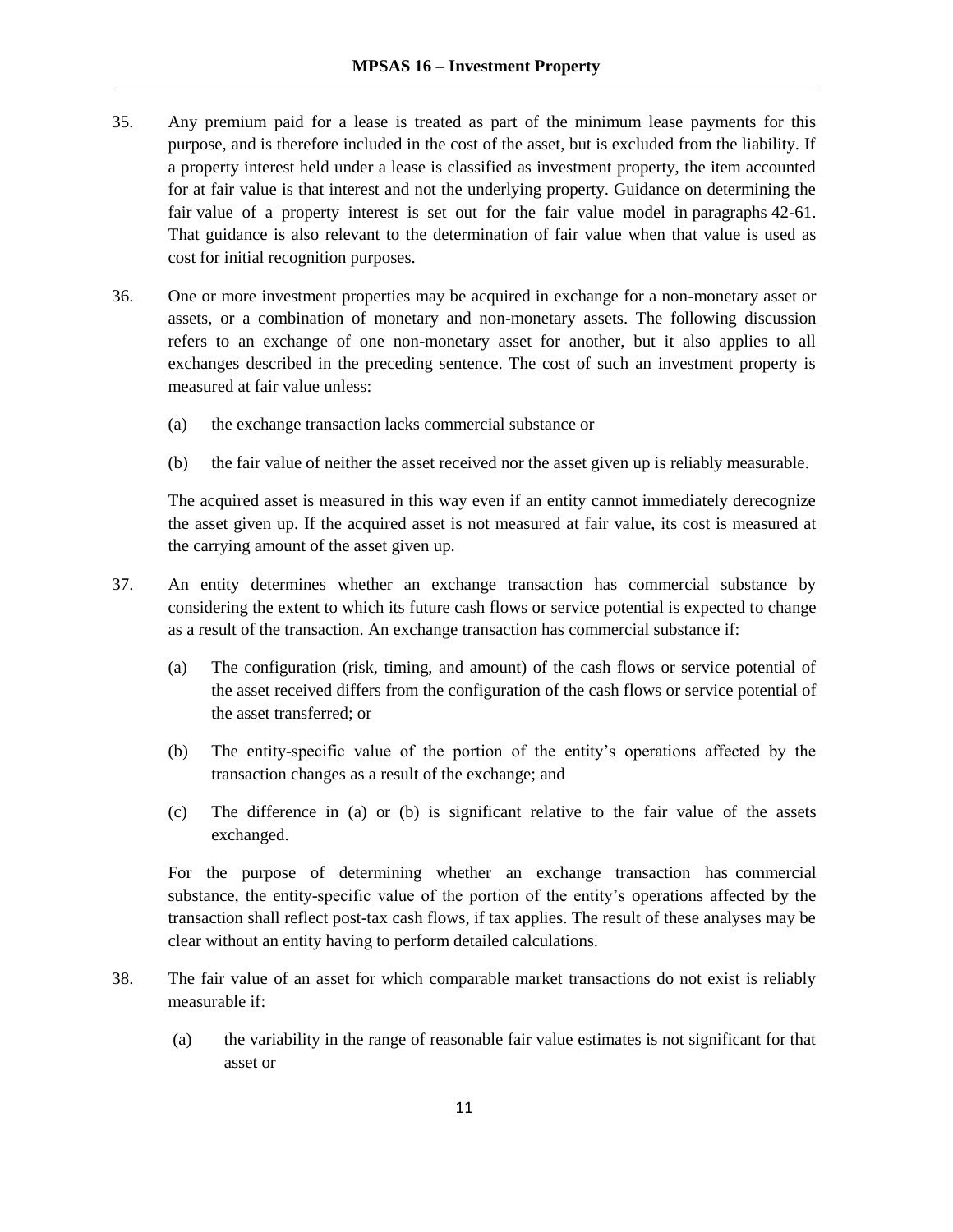(b) the probabilities of the various estimates within the range can be reasonably assessed and used in estimating fair value.

If the entity is able to determine reliably the fair value of either the asset received or the asset given up, then the fair value of the asset given up is used to measure cost unless the fair value of the asset received is more clearly evident.

## **Measurement After Recognition**

#### **Accounting Policy**

- 39. **With the exception noted in paragraph 43, an entity shall choose as its accounting policy either the fair value model in paragraphs 42-64 or the cost model in paragraph 65, and shall apply that policy to all of its investment property.**
- 40. MPSAS 3, *Accounting Policies, Changes in Accounting Estimates and Errors* states that a voluntary change in accounting policy shall be made only if the change results in the financial statements providing reliable and more relevant information about the effects of transactions, other events or conditions on the entity's financial position, financial performance or cash flows. It is highly unlikely that a change from the fair value model to the cost model will result in a more relevant presentation.
- 41. This Standard requires all entities to determine the fair value of investment property, for the purpose of either measurement (if the entity uses the fair value model) or disclosure (if it uses the cost model). An entity is encouraged, but not required, to determine the fair value of investment property on the basis of a valuation by an independent valuer who holds a recognized and relevant professional qualification and has recent experience in the location and category of the investment property being valued.

#### **Fair Value Model**

- 42. **After initial recognition, an entity that chooses the fair value model shall measure all of its investment property at fair value, except in the cases described in paragraph 62.**
- 43. **When a property interest held by a lessee under an operating lease is classified as an investment property under paragraph 8, paragraph 39 is not elective; the fair value model shall be applied.**
- 44. **A gain or loss arising from a change in the fair value of investment property shall be recognized in surplus or deficit for the period in which it arises.**
- 45. The fair value of investment property is the price at which the property could be exchanged between knowledgeable, willing parties in an arm's length transaction (see paragraph 7). Fair value specifically excludes an estimated price inflated or deflated by special terms or circumstances such as atypical financing, sale and leaseback arrangements, special considerations or concessions granted by anyone associated with the sale.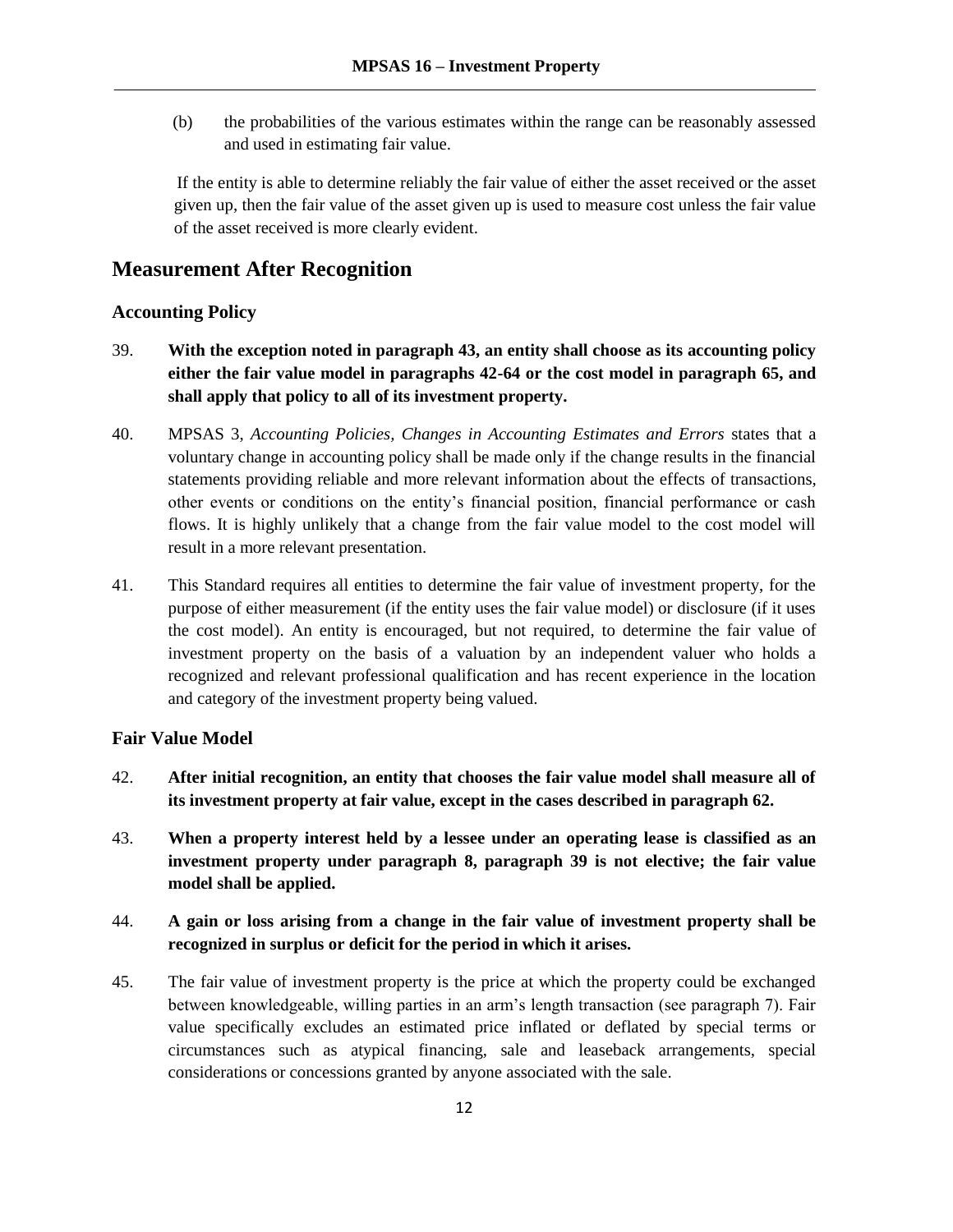- 46. An entity determines fair value without any deduction for transaction costs it may incur on sale or other disposal.
- 47. **The fair value of investment property shall reflect market conditions at the reporting date.**
- 48. Fair value is time-specific as of a given date. Because market conditions may change, the amount reported as fair value may be incorrect or inappropriate if estimated as of another time. The definition of fair value also assumes simultaneous exchange and completion of the contract for sale without any variation in price that might be made in an arm's length transaction between knowledgeable, willing parties if exchange and completion are not simultaneous.
- 49. The fair value of investment property reflects, among other things, rental revenue from current leases and reasonable and supportable assumptions that represent what knowledgeable, willing parties would assume about rental revenue from future leases in the light of current conditions. It also reflects, on a similar basis, any cash outflows (including rental payments and other outflows) that could be expected in respect of the property. Some of those outflows are reflected in the liability whereas others relate to outflows that are not recognized in the financial statements until a later date (e.g. periodic payments such as contingent rents).
- 50. Paragraph 34 specifies the basis for initial recognition of the cost of an interest in a leased property. Paragraph 42 requires the interest in the leased property to be remeasured, if necessary, to fair value. In a lease negotiated at market rates, the fair value of an interest in a leased property at acquisition, net of all expected lease payments (including those relating to recognized liabilities), should be zero. This fair value does not change regardless of whether, for accounting purposes, a leased asset and liability are recognized at fair value or at the present value of minimum lease payments, in accordance with paragraph 28 of MPSAS 13. Thus, remeasuring a leased asset from cost in accordance with paragraph 34 to fair value in accordance with paragraph 42 should not give rise to any initial gain or loss, unless fair value is measured at different times. This could occur when an election to apply the fair value model is made after initial recognition.
- 51. The definition of fair value refers to "knowledgeable, willing parties". In this context, "knowledgeable" means that both the willing buyer and the willing seller are reasonably informed about the nature and characteristics of the investment property, its actual and potential uses, and market conditions at the reporting date. A willing buyer is motivated, but not compelled, to buy. This buyer is neither over-eager nor determined to buy at any price. The assumed buyer would not pay a higher price than a market comprising knowledgeable, willing buyers and sellers would require.
- 52. A willing seller is neither an over-eager nor a forced seller, prepared to sell at any price, nor one prepared to hold out for a price not considered reasonable in current market conditions. The willing seller is motivated to sell the investment property at market terms for the best price obtainable. The factual circumstances of the actual investment property owner are not a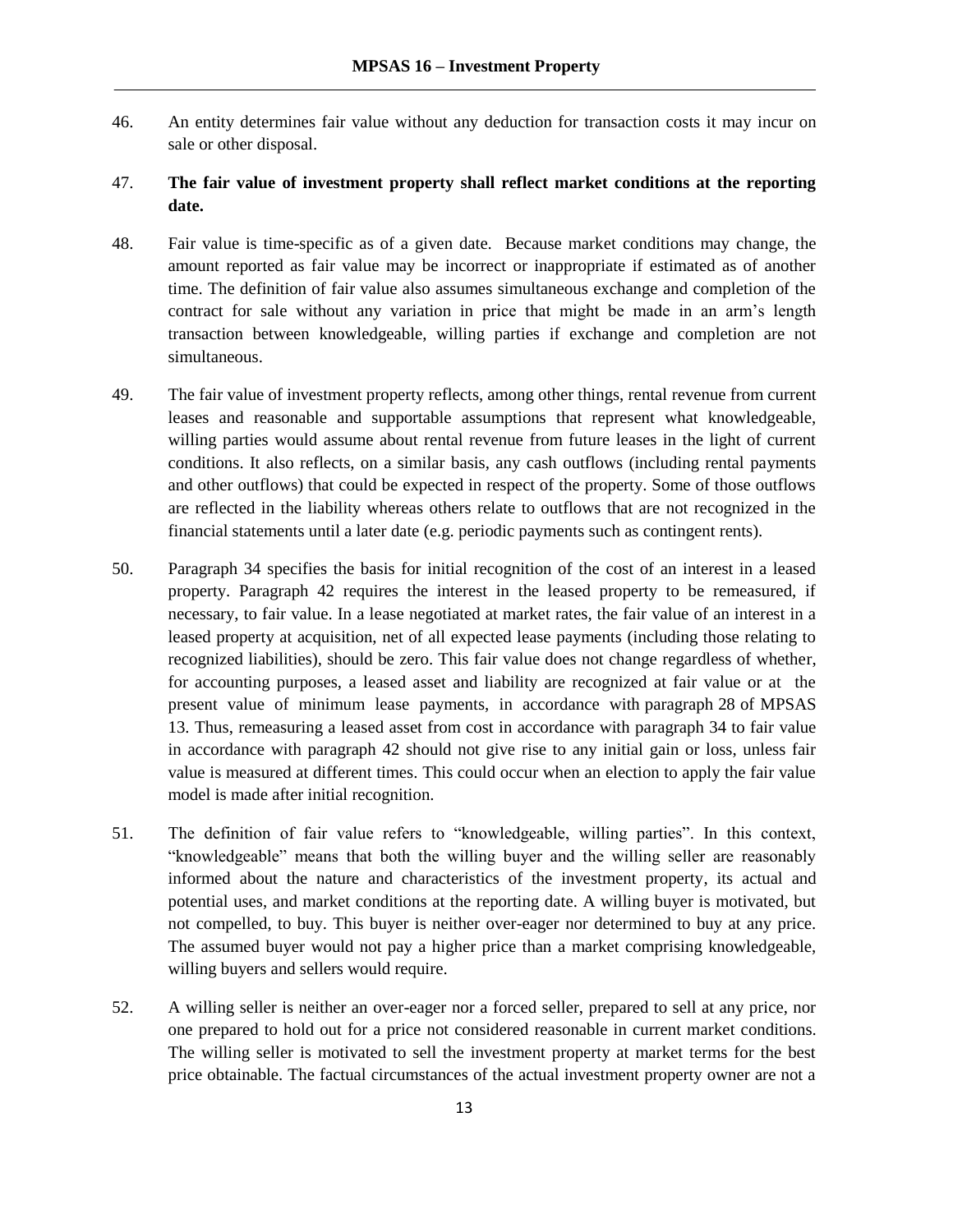part of this consideration because the willing seller is a hypothetical owner (e.g., a willing seller would not take into account the particular tax circumstances of the actual investment property owner).

- 53. The definition of fair value refers to an arm's length transaction. An arm's length transaction is one between parties that do not have a particular or special relationship that makes prices of transactions uncharacteristic of market conditions. The transaction is presumed to be between unrelated parties, each acting independently.
- 54. The best evidence of fair value is given by current prices in an active market for similar property in the same location and condition and subject to similar lease and other contracts. An entity takes care to identify any differences in the nature, location, or condition of the property, or in the contractual terms of the leases and other contracts relating to the property.
- 55. In the absence of current prices in an active market of the kind described in paragraph 54, an entity considers information from a variety of sources, including:
	- (a) Current prices in an active market for properties of different nature, condition, or location (or subject to different lease or other contracts), adjusted to reflect those differences;
	- (b) Recent prices of similar properties on less active markets, with adjustments to reflect any changes in economic conditions since the date of the transactions that occurred at those prices; and
	- (c) Discounted cash flow projections based on reliable estimates of future cash flows, supported by the terms of any existing lease and other contracts and (when possible) by external evidence, such as current market rents for similar properties in the same location and condition, and using discount rates that reflect current market assessments of the uncertainty in the amount and timing of the cash flows.
- 56. In some cases, the various sources listed in the previous paragraph may suggest different conclusions about the fair value of an investment property. An entity considers the reasons for those differences, in order to arrive at the most reliable estimate of fair value within a range of reasonable fair value estimates.
- 57. In exceptional cases, there is clear evidence when an entity first acquires an investment property (or when an existing property first becomes an investment property after a change in use) that the variability in the range of reasonable fair value estimates will be so great, and the probabilities of the various outcomes so difficult to assess, that the usefulness of a single estimate of fair value is negated. This may indicate that the fair value of the property will not be reliably determinable on a continuing basis (see paragraph 62).
- 58. Fair value differs from value in use, as defined in MPSAS 21, *Impairment of Non-Cash-Generating Assets* and MPSAS 26, *Impairment of Cash-Generating Assets*. Fair value reflects the knowledge and estimates of knowledgeable, willing buyers and sellers. In contrast, value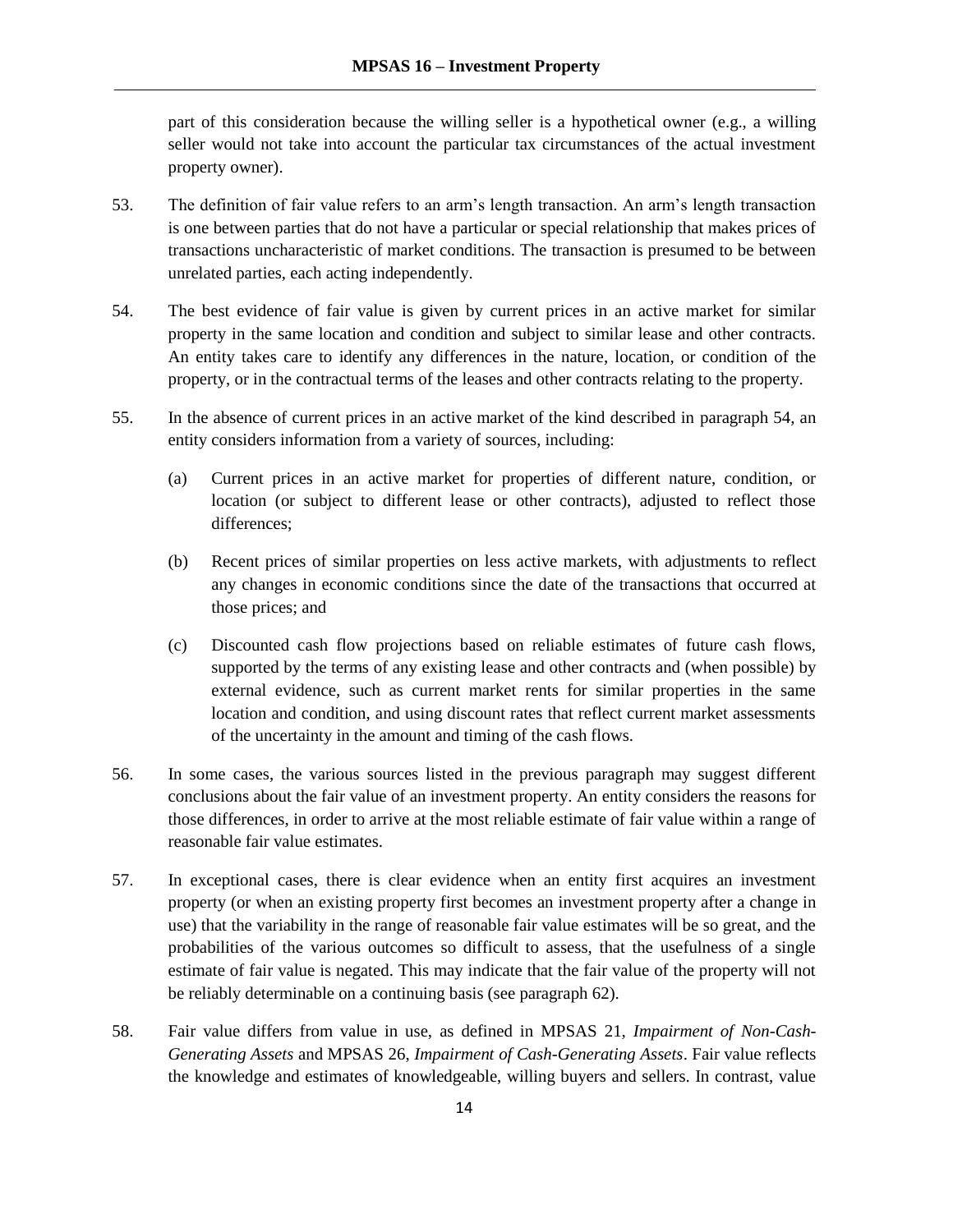in use reflects the entity's estimates, including the effects of factors that may be specific to the entity and not applicable to entities in general. For example, fair value does not reflect any of the following factors, to the extent that they would not be generally available to knowledgeable, willing buyers and sellers:

- (a) Additional value derived from the creation of a portfolio of properties in different locations;
- (b) Synergies between investment property and other assets;
- (c) Legal rights or legal restrictions that are specific only to the current owner; and
- (d) Tax benefits or tax burdens that are specific to the current owner.
- 59. In determining the carrying amount of investment property under the fair value model, an entity does not double-count assets or liabilities that are recognized as separate assets or liabilities. For example:
	- (a) Equipment such as elevators or air-conditioning is often an integral part of a building and is generally included in the fair value of the investment property, rather than recognized separately as property, plant, and equipment.
	- (b) If an office is leased on a furnished basis, the fair value of the office generally includes the fair value of the furniture, because the rental revenue relates to the furnished office. When furniture is included in the fair value of investment property, an entity does not recognize that furniture as a separate asset.
	- (c) The fair value of investment property excludes prepaid or accrued operating lease revenue, because the entity recognizes it as a separate liability or asset.
	- (d) The fair value of investment property held under a lease reflects expected cash flows (including contingent rent that is expected to become payable). Accordingly, if a valuation obtained for a property is net of all payments expected to be made, it will be necessary to add back any recognized lease liability, to arrive at the carrying amount of the investment property using the fair value model.
- 60. The fair value of investment property does not reflect future capital expenditure that will improve or enhance the property and does not reflect the related future benefits from this future expenditure.
- 61. In some cases, an entity expects that the present value of its payments relating to an investment property (other than payments relating to recognized liabilities) will exceed the present value of the related cash receipts. An entity applies MPSAS 19, *Provisions, Contingent Liabilities and Contingent Assets* to determine whether to recognize a liability and, if so, how to measure it.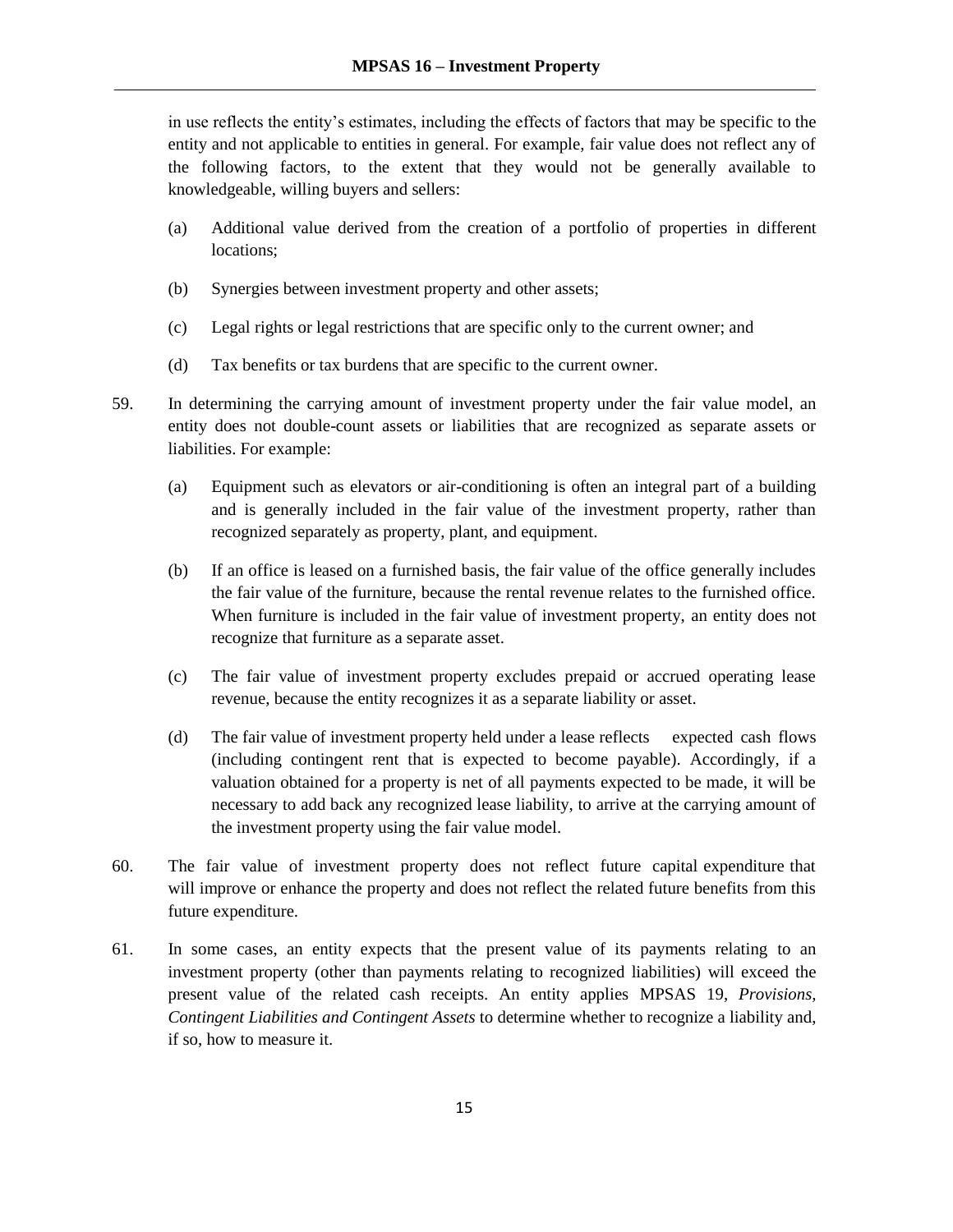#### *Inability to Determine Fair Value Reliably*

- 62. **There is a rebuttable presumption that an entity can reliably determine the fair value of an investment property on a continuing basis. However, in exceptional cases, there is clear evidence when an entity first acquires an investment property (or when an existing property first becomes investment property after a change in use) that the fair value of the investment property is not reliably determinable on a continuing basis. This arises when, and only when, comparable market transactions are infrequent and alternative reliable estimates of fair value (for example, based on discounted cash flow projections) are not available. If an entity determines that the fair value of an investment property under construction is not reliably determinable but expects the fair value of the property to be reliably determinable when construction is complete, it shall measure that investment property under construction at cost until either its fair value becomes reliably determinable or construction is completed (whichever is earlier). If an entity determines that the fair value of an investment property (other than an investment property under construction) is not reliably determinable on a continuing basis, the entity shall measure that investment property using the cost model in MPSAS 17. The residual value of the investment property shall be assumed to be zero. The entity shall apply MPSAS 17 until disposal of the investment property.**
- 62A. Once an entity becomes able to measure reliably the fair value of an investment property under construction that has previously been measured at cost, it shall measure that property at its fair value. Once construction of that property is complete, it is presumed that fair value can be measured reliably. If this is not the case, in accordance with paragraph 62, the property shall be accounted for using the cost model in accordance with MPSAS 17.
- 62B. The presumption that the fair value of investment property under construction can be measured reliably can be rebutted only on initial recognition. An entity that has measured an item of investment property under construction at fair value may not conclude that the fair value of the completed investment property cannot be determined reliably.
- 63. In the exceptional cases when an entity is compelled, for the reason given in paragraph 62, to measure an investment property using the cost model in accordance with MPSAS 17, it measures at fair value all its other investment property, including investment property under construction. In these cases, although an entity may use the cost model for one investment property, the entity shall continue to account for each of the remaining properties using the fair value model.
- 64. **If an entity has previously measured an investment property at fair value, it shall continue to measure the property at fair value until disposal (or until the property becomes owner-occupied property or the entity begins to develop the property for subsequent sale in the ordinary course of operations) even if comparable market transactions become less frequent or market prices become less readily available.**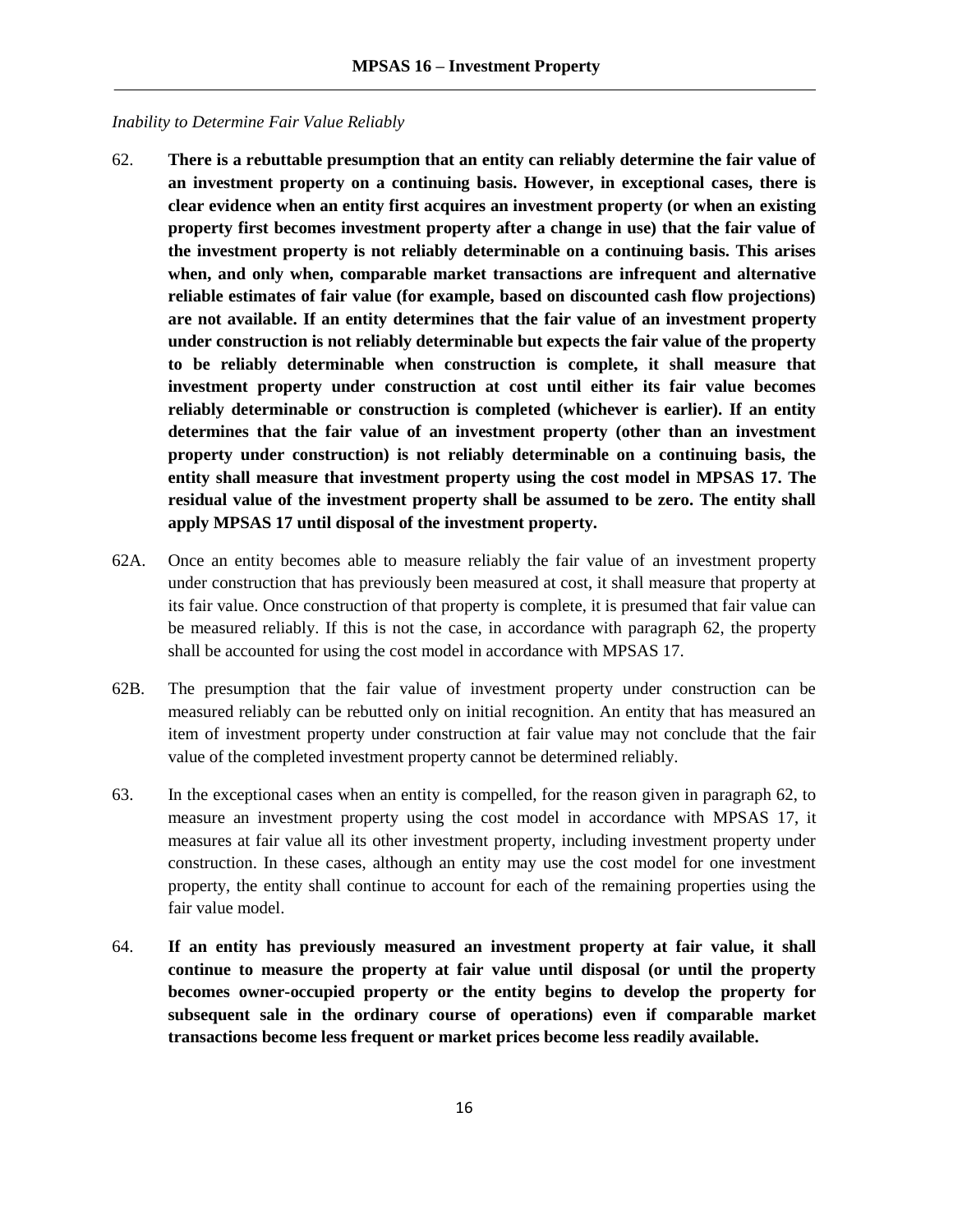#### **Cost Model**

65. **After initial recognition, an entity that chooses the cost model shall measure all of its investment property in accordance with MPSAS 17's requirements for that model, i.e., at cost less any accumulated depreciation and any accumulated impairment losses.** 

## **Transfers**

- 66. **Transfers to or from investment property shall be made when, and only when, there is a change in use, evidenced by:** 
	- (a) **Commencement of owner-occupation, for a transfer from investment property to owner-occupied property;**
	- (b) **Commencement of development with a view to sale, for a transfer from investment property to inventories;**
	- (c) **End of owner-occupation, for a transfer from owner-occupied property to investment property; or**
	- (d) **Commencement of an operating lease (on a commercial basis) to another party, for a transfer from inventories to investment property.**
	- (e) [Deleted]
- 67. A government's use of property may change over time. For example, a government may decide to occupy a building currently used as an investment property, or to convert a building currently used as naval quarters or for administrative purposes into a hotel and to let that building to private sector operators. In the former case, the building would be accounted for as an investment property until commencement of occupation. In the latter case, the building would be accounted for as property, plant, and equipment until its occupation ceased and it is reclassified as an investment property.
- 68. Paragraph 66(b) requires an entity to transfer a property from investment property to inventories when, and only when, there is a change in use, evidenced by commencement of development with a view to sale. When an entity decides to dispose of an investment property without development, it continues to treat the property as an investment property until it is derecognized (eliminated from the statement of financial position) and does not treat it as inventory. Similarly, if an entity begins to redevelop an existing investment property for continued future use as investment property, the property remains an investment property and is not reclassified as owner-occupied property during the redevelopment.
- 69. A government property department may regularly review its buildings to determine whether they are meeting its requirements, and as part of that process may identify, and hold, certain buildings for sale. In this situation, the building may be considered inventory. However, if the government decided to hold the building for its ability to generate rent revenue and its capital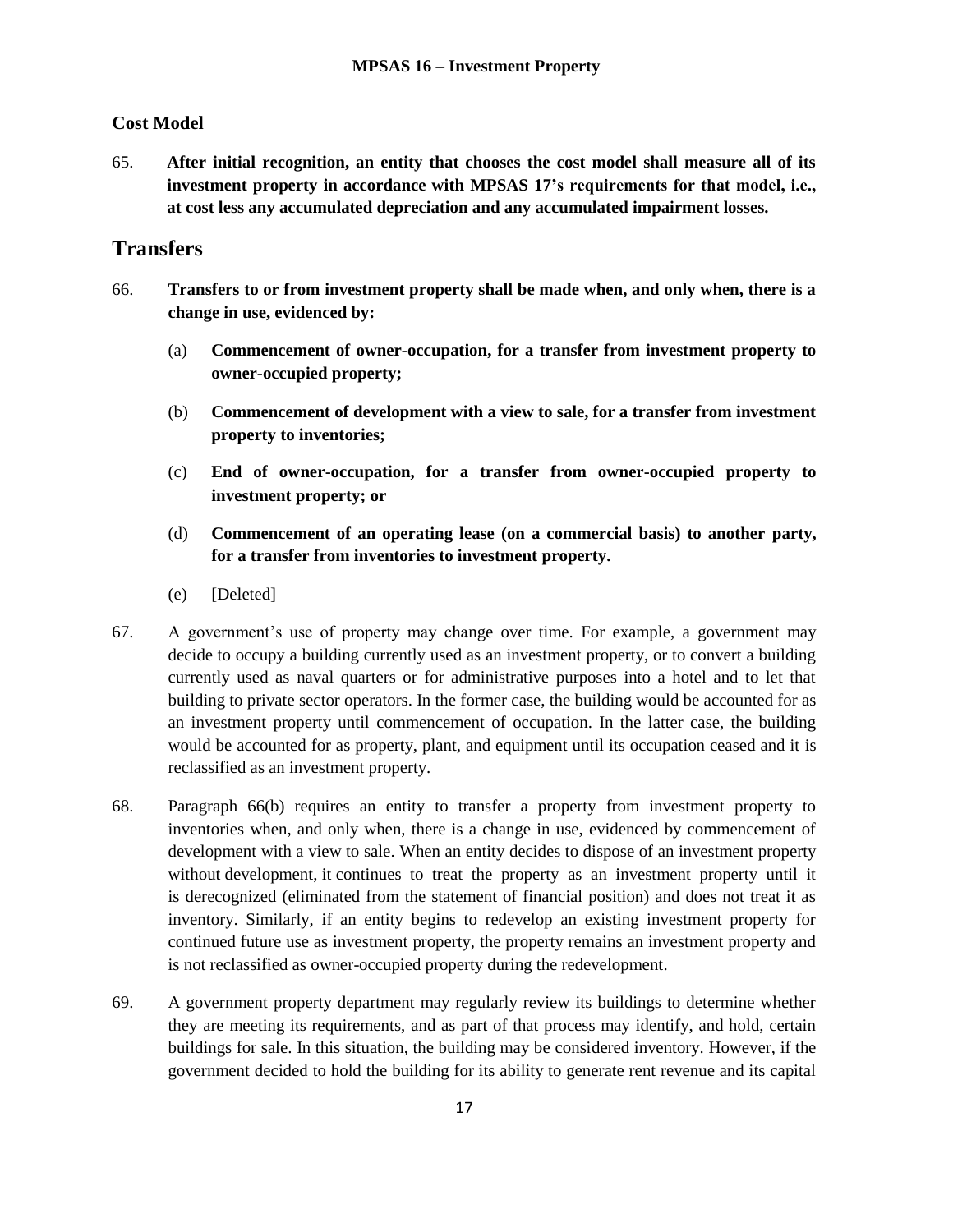appreciation potential, it would be reclassified as an investment property on commencement of any subsequent operating lease.

- 70. Paragraphs 71-76 apply to recognition and measurement issues that arise when an entity uses the fair value model for investment property. When an entity uses the cost model, transfers between investment property, owner-occupied property, and inventories do not change the carrying amount of the property transferred, and they do not change the cost of that property for measurement or disclosure purposes.
- 71. **For a transfer from investment property carried at fair value to owner occupied property or inventories, the property's cost for subsequent accounting in accordance with MPSAS 17 or MPSAS 12, shall be its fair value at the date of change in use.**
- 72. **If an owner-occupied property becomes an investment property that will be carried at fair value, an entity shall apply MPSAS 17 up to the date of change in use. The entity shall treat any difference at that date between the carrying amount of the property in accordance with MPSAS 17, and its fair value in the same way as a revaluation in accordance with MPSAS 17.**
- 73. Up to the date when an owner-occupied property becomes an investment property carried at fair value, an entity depreciates the property and recognizes any impairment losses that have occurred. The entity treats any difference at that date between the carrying amount of the property in accordance with MPSAS 17, and its fair value in the same way as a revaluation in accordance with MPSAS 17. In other words:
	- (a) Any resulting decrease in the carrying amount of the property is recognized in surplus or deficit. However, to the extent that an amount is included in revaluation surplus for that property, the decrease is charged against that revaluation surplus.
	- (b) Any resulting increase in the carrying amount is treated as follows:
		- (i) To the extent that the increase reverses a previous impairment for that property, the increase is recognized in surplus or deficit. The amount recognized in surplus or deficit does not exceed the amount needed to restore the carrying amount to the carrying amount that would have been determined (net of depreciation) if no impairment loss had been recognized.
		- (ii) Any remaining part of the increase is credited directly to net assets/equity in revaluation surplus. On subsequent disposal of the investment property, the revaluation surplus included in net assets/equity may be transferred to accumulated surpluses or deficits. The transfer from revaluation surplus to accumulated surpluses or deficits is not made through surplus or deficit.
- 74. **For a transfer from inventories to investment property that will be carried at fair value, any difference between the fair value of the property at that date and its previous carrying amount shall be recognized in surplus or deficit.**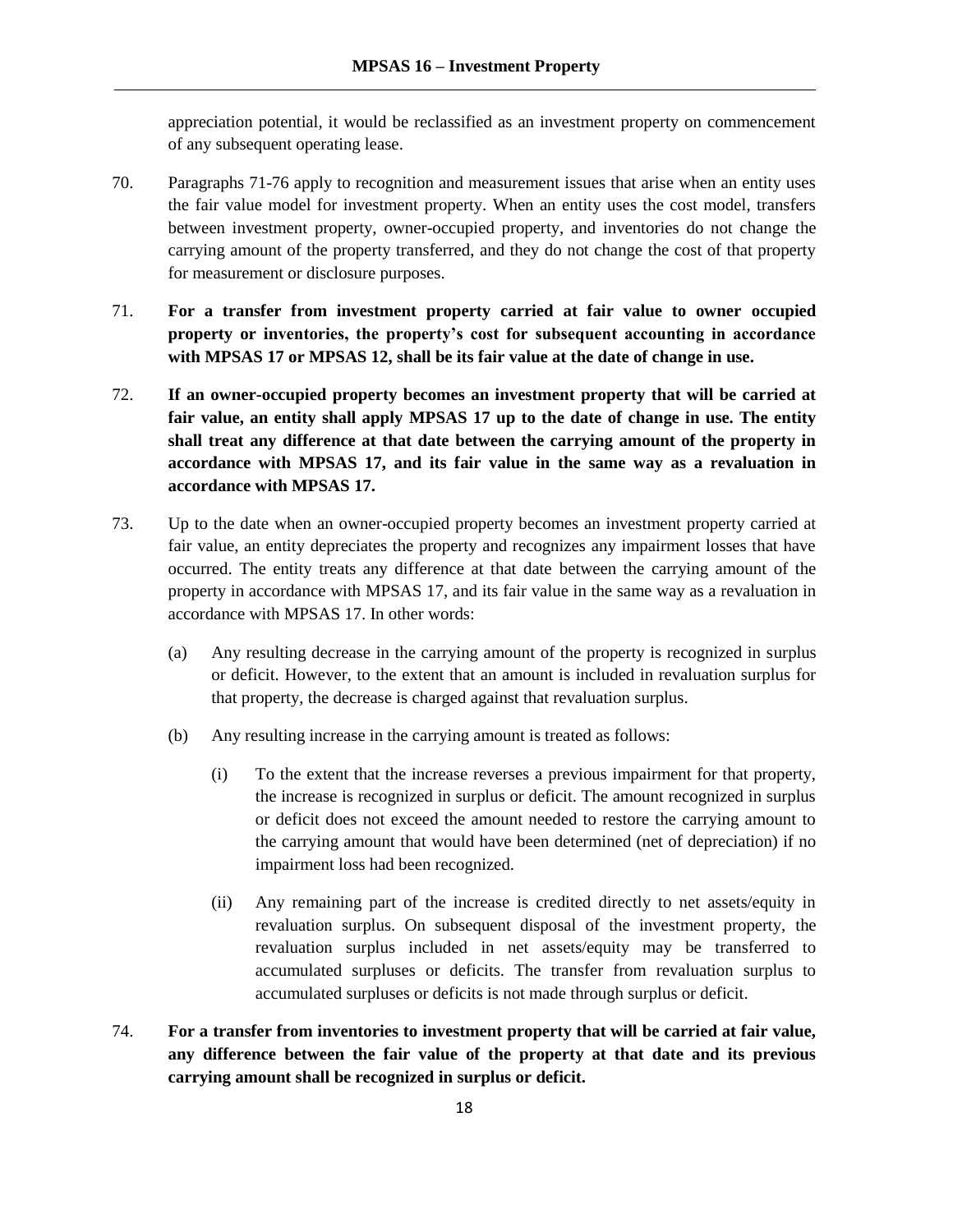- 75. The treatment of transfers from inventories to investment property that will be carried at fair value is consistent with the treatment of sales of inventories.
- 76. **When an entity completes the construction or development of a self -constructed investment property that will be carried at fair value, any difference between the fair value of the property at that date and its previous carrying amount shall be recognized in surplus or deficit.**

#### **Disposals**

- 77. **An investment property shall be derecognized (eliminated from the statement of financial position) on disposal or when the investment property is permanently withdrawn from use and no future economic benefits or service potential are expected from its disposal.**
- 78. The disposal of an investment property may be achieved by sale or by entering into a finance lease. In determining the date of disposal for investment property, an entity applies the criteria in MPSAS 9 for recognizing revenue from the sale of goods and considers the related guidance in the Implementation Guidance to MPSAS 9. MPSAS 13 applies to a disposal effected by entering into a finance lease and to a sale and leaseback.
- 79. If, in accordance with the recognition principle in paragraph 20, an entity recognizes in the carrying amount of an asset the cost of a replacement for part of an investment property, it derecognizes the carrying amount of the replaced part. For investment property accounted for using the cost model, a replaced part may not be a part that was depreciated separately. If it is not practicable for an entity to determine the carrying amount of the replaced part, it may use the cost of the replacement as an indication of what the cost of the replaced part was at the time it was acquired or constructed. Under the fair value model, the fair value of the investment property may already reflect that the part to be replaced has lost its value. In other cases it may be difficult to discern how much fair value should be reduced for the part being replaced. An alternative to reducing fair value for the replaced part, when it is not practical to do so, is to include the cost of the replacement in the carrying amount of the asset and then to reassess the fair value, as would be required for additions not involving replacement.
- 80. **Gains or losses arising from the retirement or disposal of investment property shall be determined as the difference between the net disposal proceeds and the carrying amount of the asset, and shall be recognized in surplus or deficit (unless MPSAS 13 requires otherwise on a sale and leaseback) in the period of the retirement or disposal.**
- 81. The consideration receivable on disposal of an investment property is recognized initially at fair value. In particular, if payment for an investment property is deferred, the consideration received is recognized initially at the cash price equivalent. The difference between the nominal amount of the consideration and the cash price equivalent is recognized as interest revenue in accordance with MPSAS 9, using the effective interest method.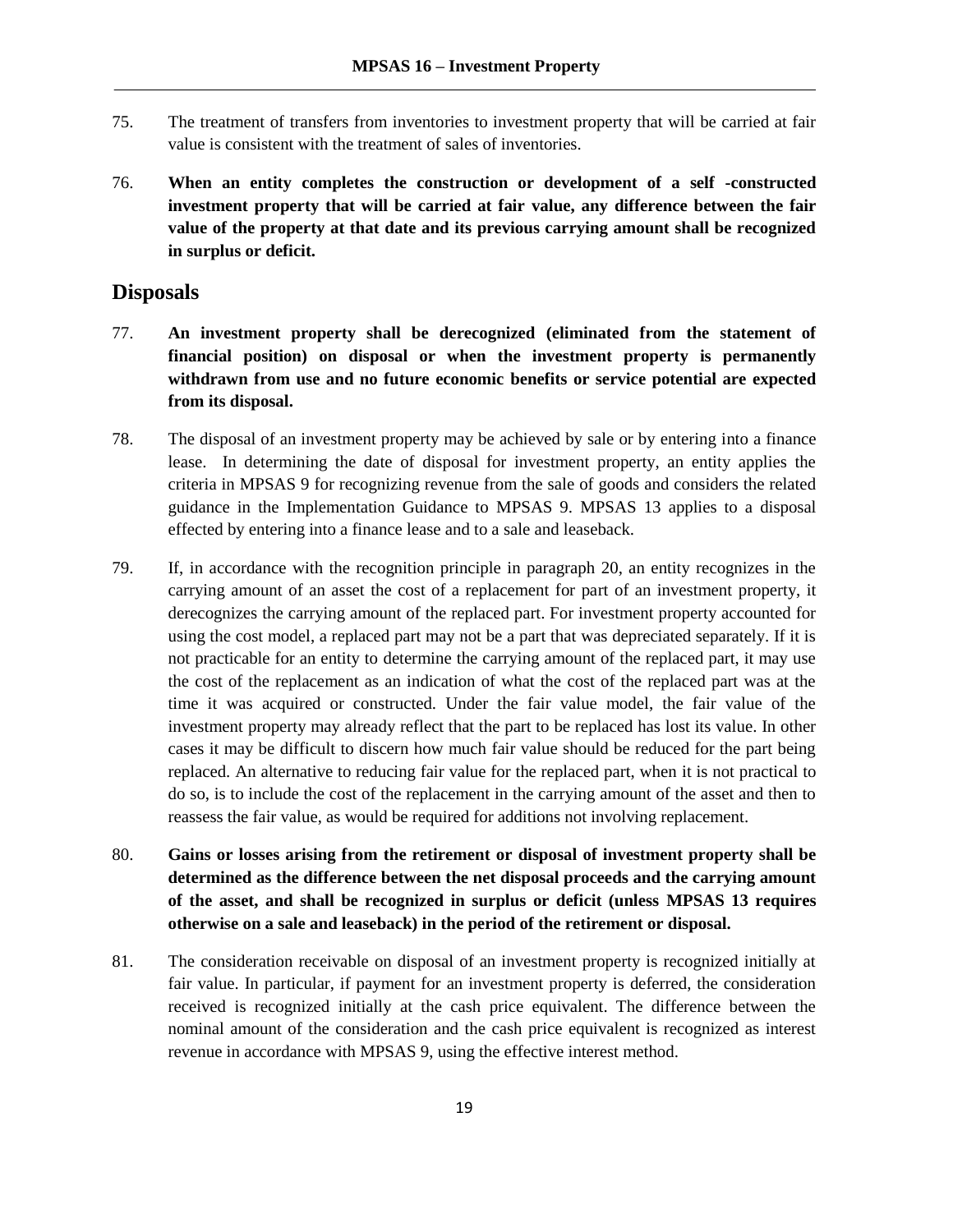- 82. An entity applies MPSAS 19 or other standards, as appropriate, to any liabilities that it retains after disposal of an investment property.
- 83. **Compensation from third parties for investment property that was impaired, lost, or given up shall be recognized in surplus or deficit when the compensation becomes receivable.**
- 84. Impairments or losses of investment property, related claims for or payments of compensation from third parties, and any subsequent purchase or construction of replacement assets are separate economic events and are accounted for separately as follows:
	- (a) Impairments of investment property are recognized in accordance with MPSAS 21 or MPSAS 26, as appropriate;
	- (b) Retirements or disposals of investment property are recognized in accordance with paragraphs 77-82 of this Standard;
	- (c) Compensation from third parties for investment property that was impaired, lost, or given up is recognized in surplus or deficit when it becomes receivable; and
	- (d) The cost of assets restored, purchased, or constructed as replacements is determined in accordance with paragraphs 26-38 of this Standard.

## **Disclosure**

#### **Fair Value Model and Cost Model**

85. The disclosures below apply in addition to those in MPSAS 13. In accordance with MPSAS 13, the owner of an investment property provides lessors' disclosures about leases into which it has entered. An entity that holds an investment property under a finance lease or operating lease provides lessees' disclosures for finance leases and lessors' disclosures for any operating leases into which it has entered.

#### 86. **An entity shall disclose:**

- (a) **Whether it applies the fair value or the cost model;**
- (b) **If it applies the fair value model, whether, and in what circumstances, property interests held under operating leases are classified and accounted for as investment property;**
- (c) **When classification is difficult (see paragraph 18), the criteria it uses to distinguish investment property from owner-occupied property and from property held for sale in the ordinary course of operations;**
- (d) **The methods and significant assumptions applied in determining the fair value of investment property, including a statement whether the determination of fair**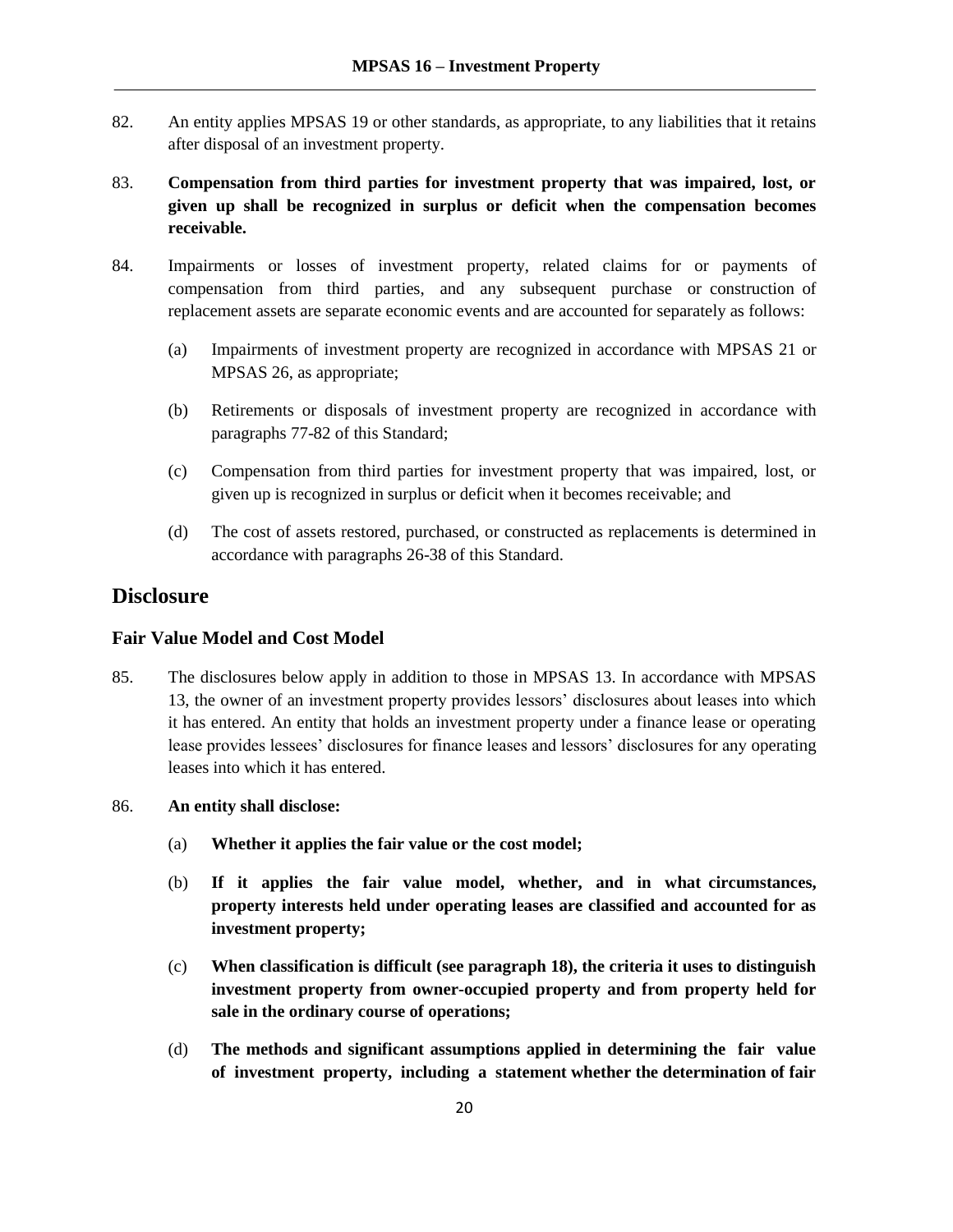**value was supported by market evidence, or was more heavily based on other factors (which the entity shall disclose) because of the nature of the property and lack of comparable market data;** 

- (e) **The extent to which the fair value of investment property (as measured or disclosed in the financial statements) is based on a valuation by an independent valuer who holds a recognized and relevant professional qualification and has recent experience in the location and category of the investment property being valued. If there has been no such valuation, that fact shall be disclosed;**
- (f) **The amounts recognized in surplus or deficit for:**
	- (i) **Rental revenue from investment property;**
	- (ii) **Direct operating expenses (including repairs and maintenance) arising from investment property that generated rental revenue during the period; and**
	- (iii) **Direct operating expenses (including repairs and maintenance) arising from investment property that did not generate rental revenue during the period.**
- (g) **The existence and amounts of restrictions on the realizability of investment property or the remittance of revenue and proceeds of disposal; and**
- (h) **Contractual obligations to purchase, construct, or develop investment property or for repairs, maintenance, or enhancements**.

#### *Fair Value Model*

- 87. **In addition to the disclosures required by paragraph 86, an entity that applies the fair value model in paragraphs 42-64 shall disclose a reconciliation between the carrying amounts of investment property at the beginning and end of the period, showing the following:** 
	- (a) **Additions, disclosing separately those additions resulting from acquisitions and those resulting from subsequent expenditure recognized in the carrying amount of an asset**;
	- (b) **Additions resulting from acquisitions through entity combinations;**
	- (c) **Disposals;**
	- (d) **Net gains or losses from fair value adjustments;**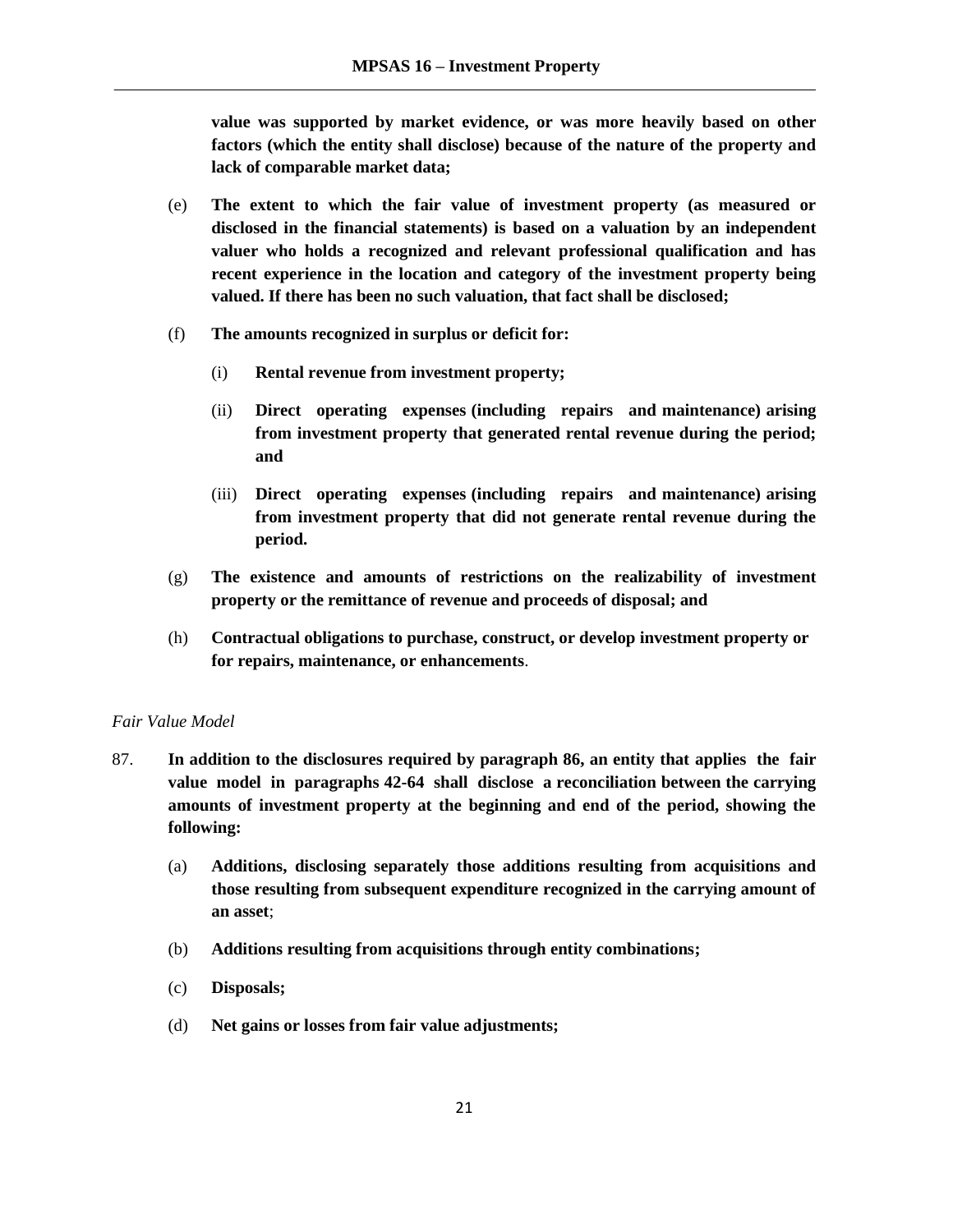- (e) **The net exchange differences arising on the translation of the financial statements into a different presentation currency, and on translation of a foreign operation into the presentation currency of the reporting entity;**
- (f) **Transfers to and from inventories and owner-occupied property; and**
- (g) **Other changes.**
- 88. **When a valuation obtained for investment property is adjusted significantly for the purpose of the financial statements, for example to avoid double-counting of assets or liabilities that are recognized as separate assets and liabilities as described in paragraph 59, the entity shall disclose a reconciliation between the valuation obtained and the adjusted valuation included in the financial statements, showing separately the aggregate amount of any recognized lease obligations that have been added back, and any other significant adjustments.**
- 89. **In the exceptional cases referred to in paragraph 62, when an entity measures investment property using the cost model in MPSAS 17, the reconciliation required by paragraph 87 shall disclose amounts relating to that investment property separately from amounts relating to other investment property. In addition, an entity shall disclose:** 
	- (a) **A description of the investment property;**
	- (b) **An explanation of why fair value cannot be determined reliably;**
	- (c) **If possible, the range of estimates within which fair value is highly likely to lie; and**
	- (d) **On disposal of investment property not carried at fair value:**
		- (i) **The fact that the entity has disposed of investment property not carried at fair value**
		- (ii) **The carrying amount of that investment property at the time of sale; and**
		- (iii) **The amount of gain or loss recognized.**

#### *Cost Model*

- 90. **In addition to the disclosures required by paragraph 86. An entity that applies the cost model in paragraph 65 shall disclose:**
	- (a) **The depreciation methods used;**
	- (b) **The useful live or the depreciation rates used;**
	- (c) **The gross carrying amount and the accumulated depreciation (aggregated with accumulated impairment losses) at the beginning and end of the period;**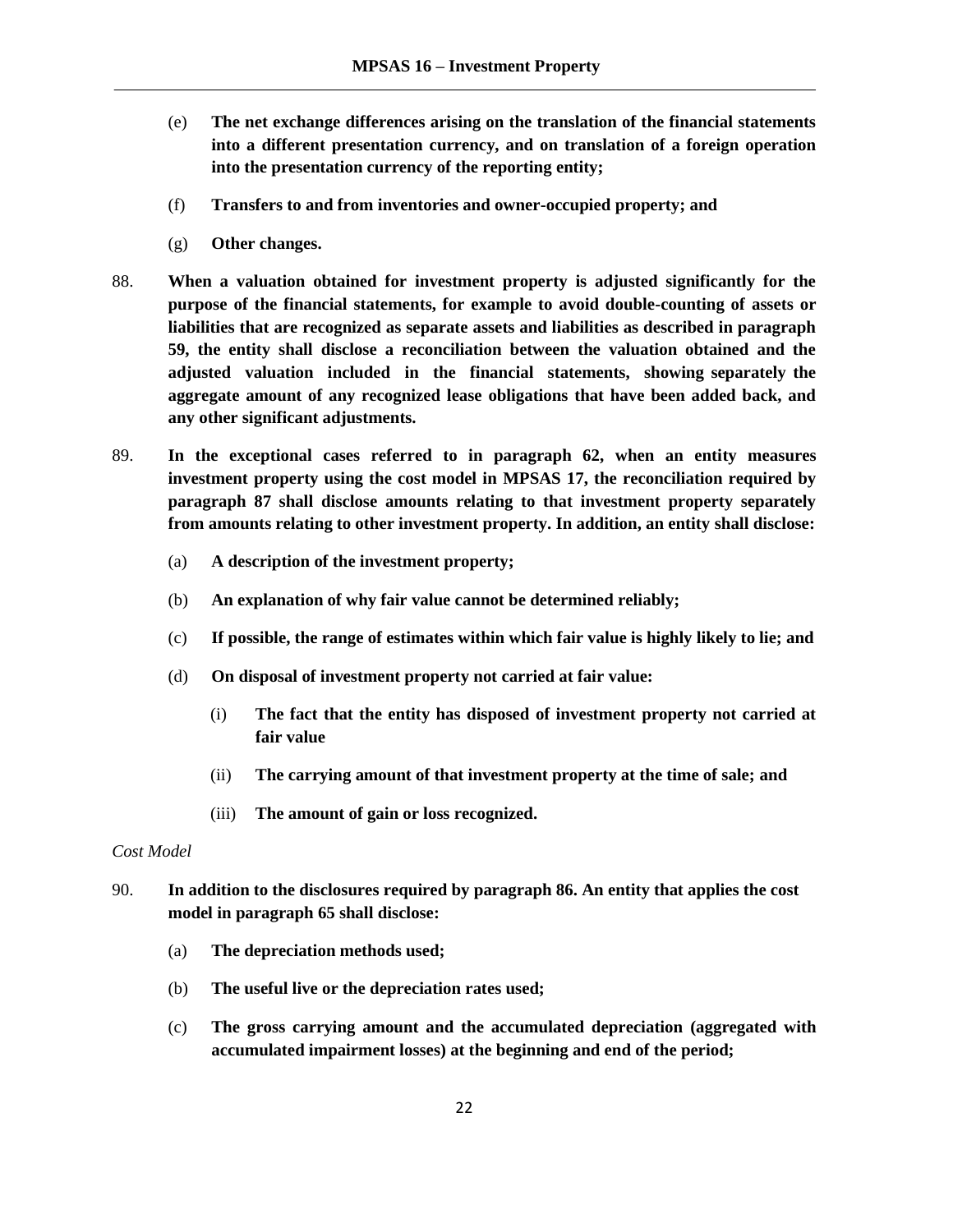- (d) **The reconciliation of the carrying amount of investment property at the beginning and end of the period, showing the following:**
	- (i) **Additions, disclosing separately those additions resulting from acquisitions and those resulting from subsequent expenditure recognized as an asset;**
	- (ii) **Additions resulting from acquisitions through entity combinations;**
	- (iii) **Disposals;**
	- (iv) **Depreciation;**
	- (v) **The amount of impairment losses recognized, and the amount of impairment losses reversed, during the period in accordance with MPSAS 21 or MPSAS 26, as appropriate;**
	- (vi) **The net exchange differences arising on the translation of the financial statements into a different presentation currency, and on translation of a foreign operation into the presentation currency of the reporting entity;**
	- (vii) **Transfers to and from inventories and owner-occupied property; and**

(viii) **Other changes; and**

- (e) **The fair value of investment property. In the exceptional cases described in paragraph 62, when an entity cannot determine the fair value of the investment property reliably, the entity shall disclose:**
	- (i) **A description of the investment property;**
	- (ii) **An explanation of why fair value cannot be determined reliably; and**
	- (iii) **If possible, the range of estimates within which fair value is highly likely to lie.**

### **Transitional Provisions**

#### **Initial Adoption of Accrual Accounting**

- 91. **An entity that adopts accrual accounting for the first time in accordance with MPSASs shall initially recognize investment property at cost or fair value. For investment properties that were acquired at no cost, or for a nominal cost, cost is the investment property's fair value as at the date of acquisition.**
- 92. **The entity shall recognize the effect of the initial recognition of investment property as an adjustment to the opening balance of accumulated surpluses or deficits for the period in which accrual accounting is first adopted in accordance with MPSASs.**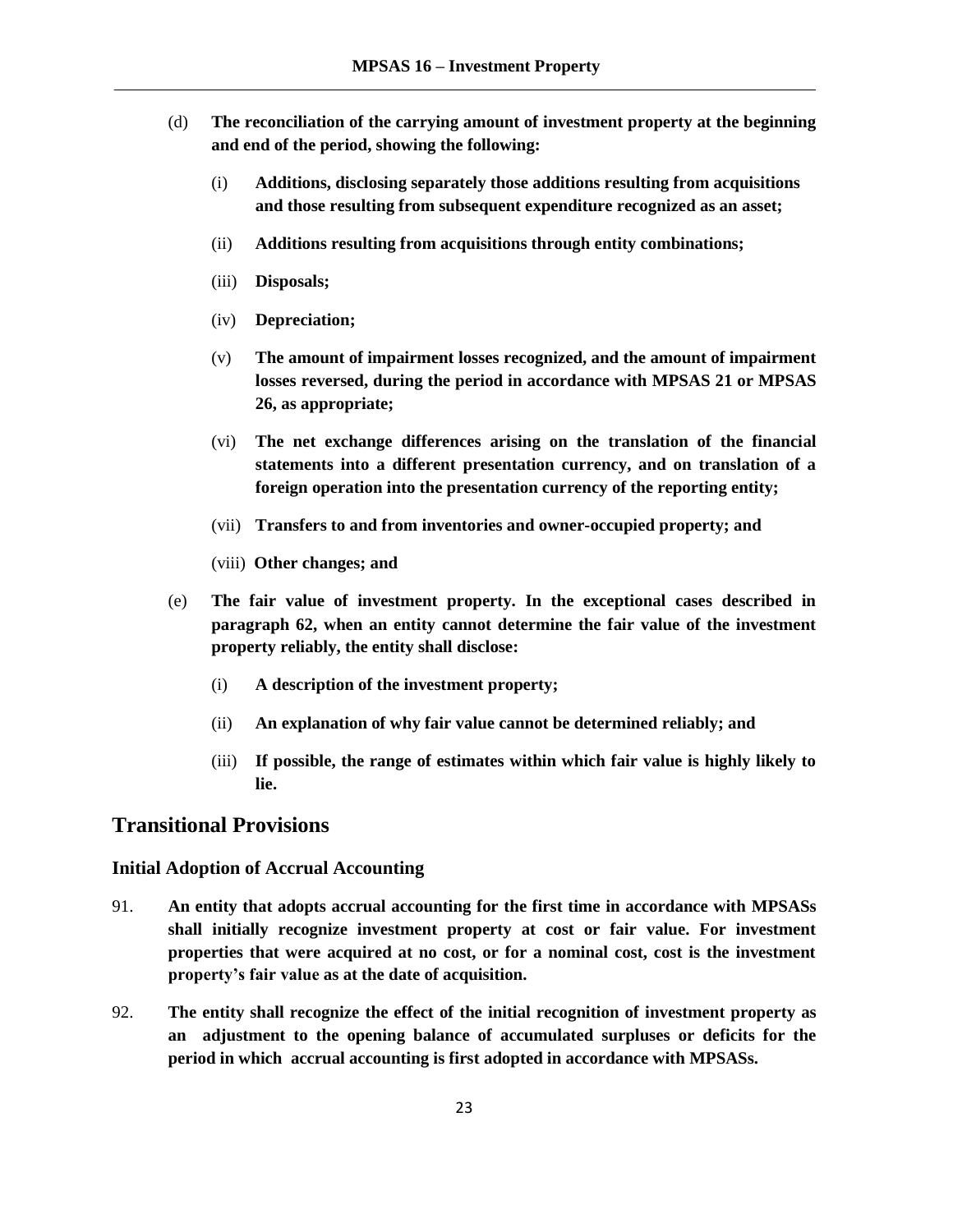- 93. Prior to first adoption of accrual accounting in accordance with MPSASs, an entity:
	- (a) may recognize investment property on a basis other than cost or fair value as defined in this Standard, or
	- (b) may control investment property that it has not recognized.

This Standard requires entities to initially recognize investment property at cost or fair value as at the date of first adoption of accrual accounting in accordance with MPSASs. Where assets are initially recognized at cost and were acquired at no cost, or for a nominal cost, cost will be determined by reference to the investment property's fair value as at the date of acquisition. Where the cost of acquisition of an investment property is not known, its cost may be estimated by reference to its fair value as at the date of acquisition.

#### **Fair Value Model**

- 94. **Under the fair value model, an entity shall recognize the effect of applying this Standard as an adjustment to the opening balance of accumulated surpluses or deficits for the period in which this Standard is first applied. In addition:**
	- (a) **If the entity has previously disclosed publicly (in financial statements or otherwise) the fair value of its investment property in earlier periods (determined on a basis that satisfies the definition of fair value in paragraph 7 and the guidance in paragraphs 45-61), the entity is encouraged, but not required:** 
		- (i) **To adjust the opening balance of accumulated surpluses or deficits for the earliest period presented for which such fair value was disclosed publicly; and**
		- (ii) **To restate comparative information for those periods; and**
	- (b) **If the entity has not previously disclosed publicly the information described in (a), it shall not restate comparative information and shall disclose that fact.**
- 95. On the first application of this Standard, an entity may choose to apply the fair value model in respect of investment property already recognized in its financial statements. When this occurs, this Standard requires any adjustment to the carrying amount of the investment property to be taken to the opening balance of accumulated surpluses or deficits for the period in which the Standard is first applied. This Standard requires a treatment different from that required by MPSAS 3. MPSAS 3 requires comparative information to be restated unless such restatement is impracticable. This Standard only encourages such comparative information to be restated in certain circumstances.
- 96. When an entity first applies this Standard, the adjustment to the opening balance of accumulated surpluses or deficits includes the reclassification of any amount held in revaluation surplus for investment property.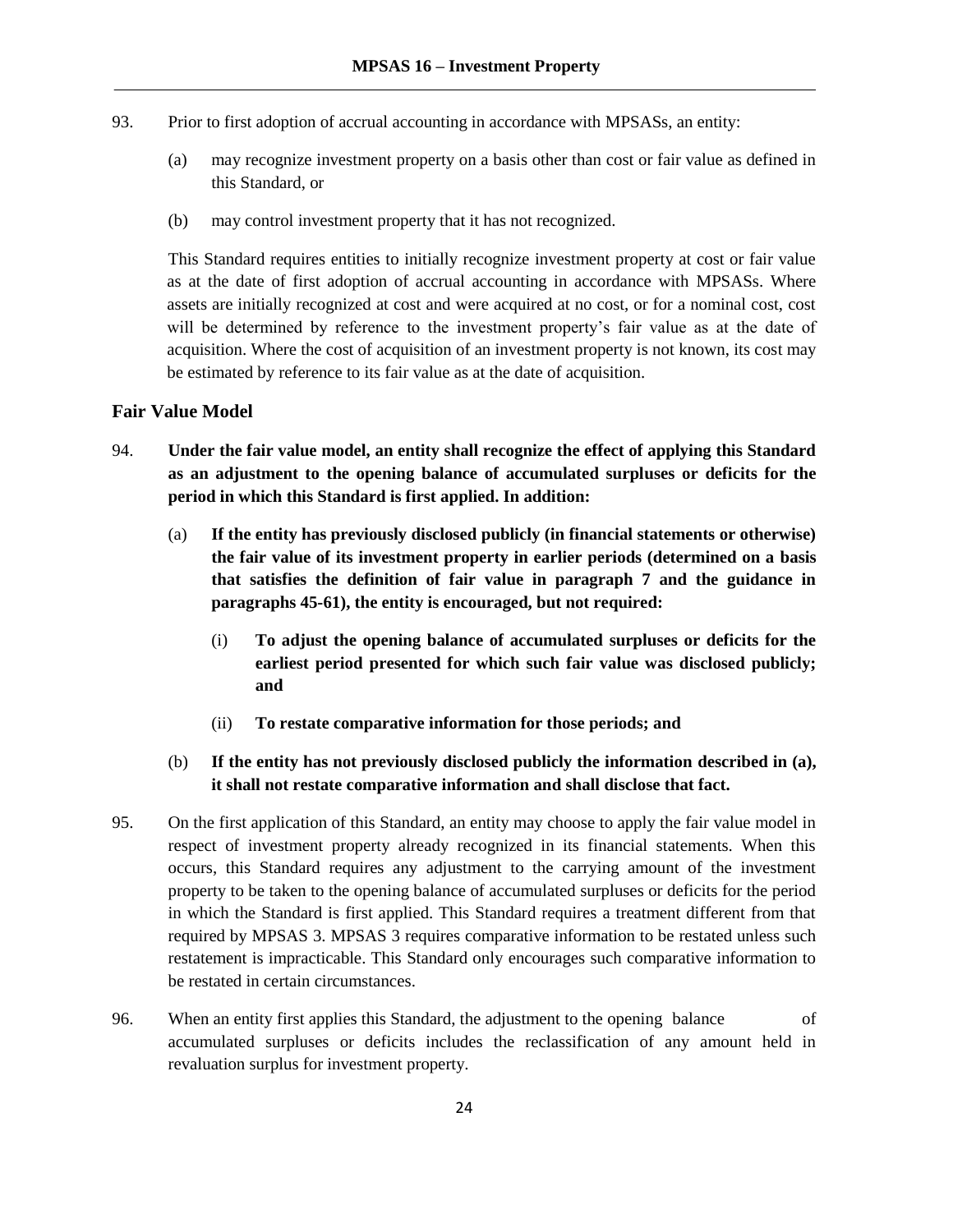#### 97. [Deleted]

#### **Cost Model**

- 98. Prior to first application of this Standard, an entity may recognize its investment property on a basis other than cost, for example fair value or some other measurement basis MPSAS 3 applies to any change in accounting policies that is made when an entity first applies this Standard and chooses to use the cost model. The effect of the change in accounting policies includes the reclassification of any amount held in revaluation surplus for investment property.
- 99. MPSAS 3 requires an entity to retrospectively apply accounting policies unless it is impracticable to do so. Therefore, when an entity:
	- (a) initially recognizes investment property at cost, and
	- (b) chooses to use the cost model in accordance with this Standard, it shall also recognize any accumulated depreciation and any accumulated impairment losses that relate to that property, as if it had always applied those accounting policies.
- 100. **[Deleted]**

### **Effective Date**

- 101. **An entity shall apply this Standard for annual financial statements covering periods beginning on or after January 1, 2017. Earlier application is encouraged. If an entity applies this Standard for a period beginning before January 1, 2017, it shall disclose that fact.**
- 101A **[Deleted]**
- 102. When an entity adopts the accrual basis of accounting as defined by MPSASs for financial reporting purposes subsequent to this effective date, this Standard applies to the entity's annual financial statements covering periods beginning on or after the date of adoption.

## **Withdrawal of IPSAS 16 (2001)**

103*.* [Deleted]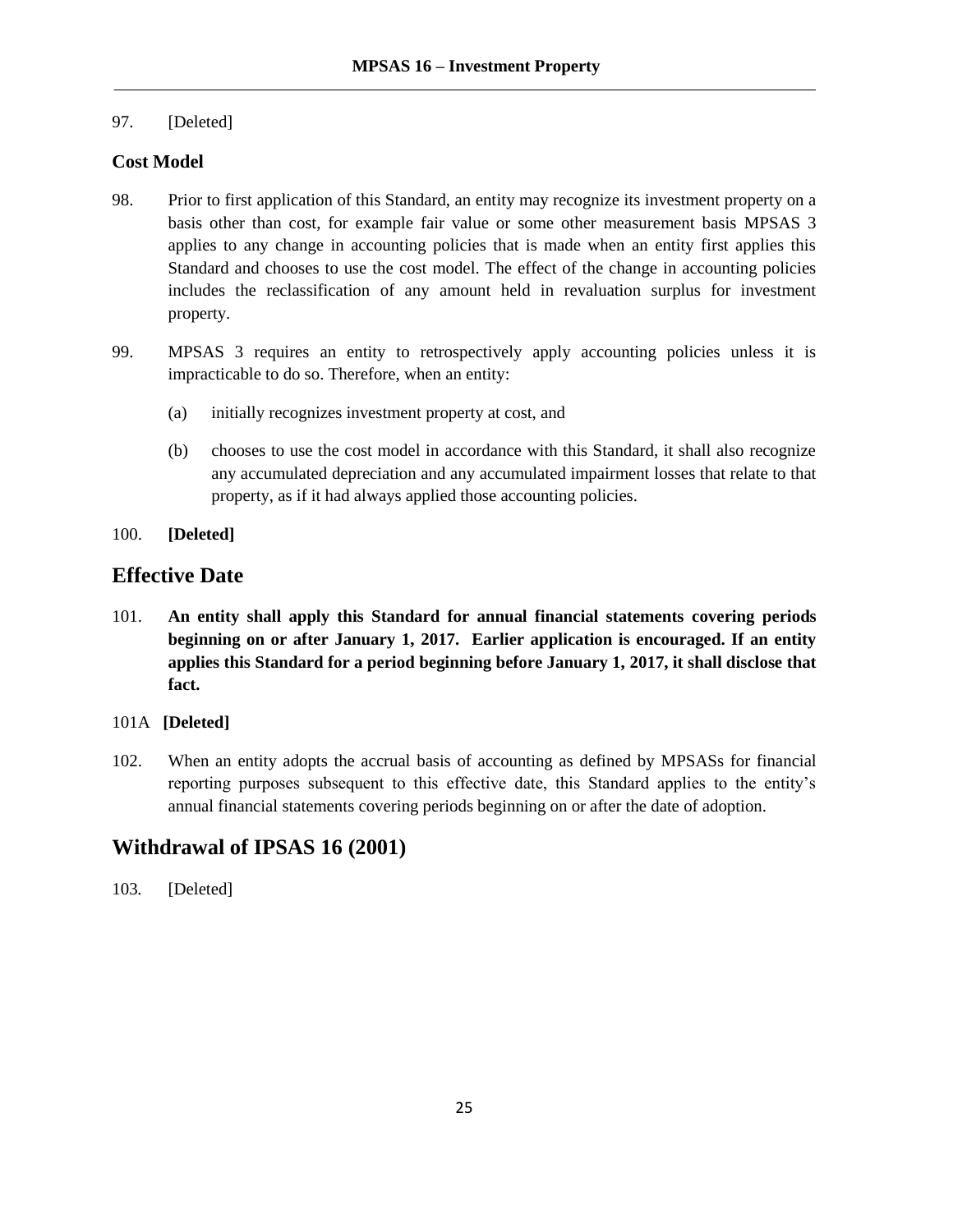# **Illustrative Decision Tree**

*This decision tree accompanies, but is not part of, MPSAS 16.*